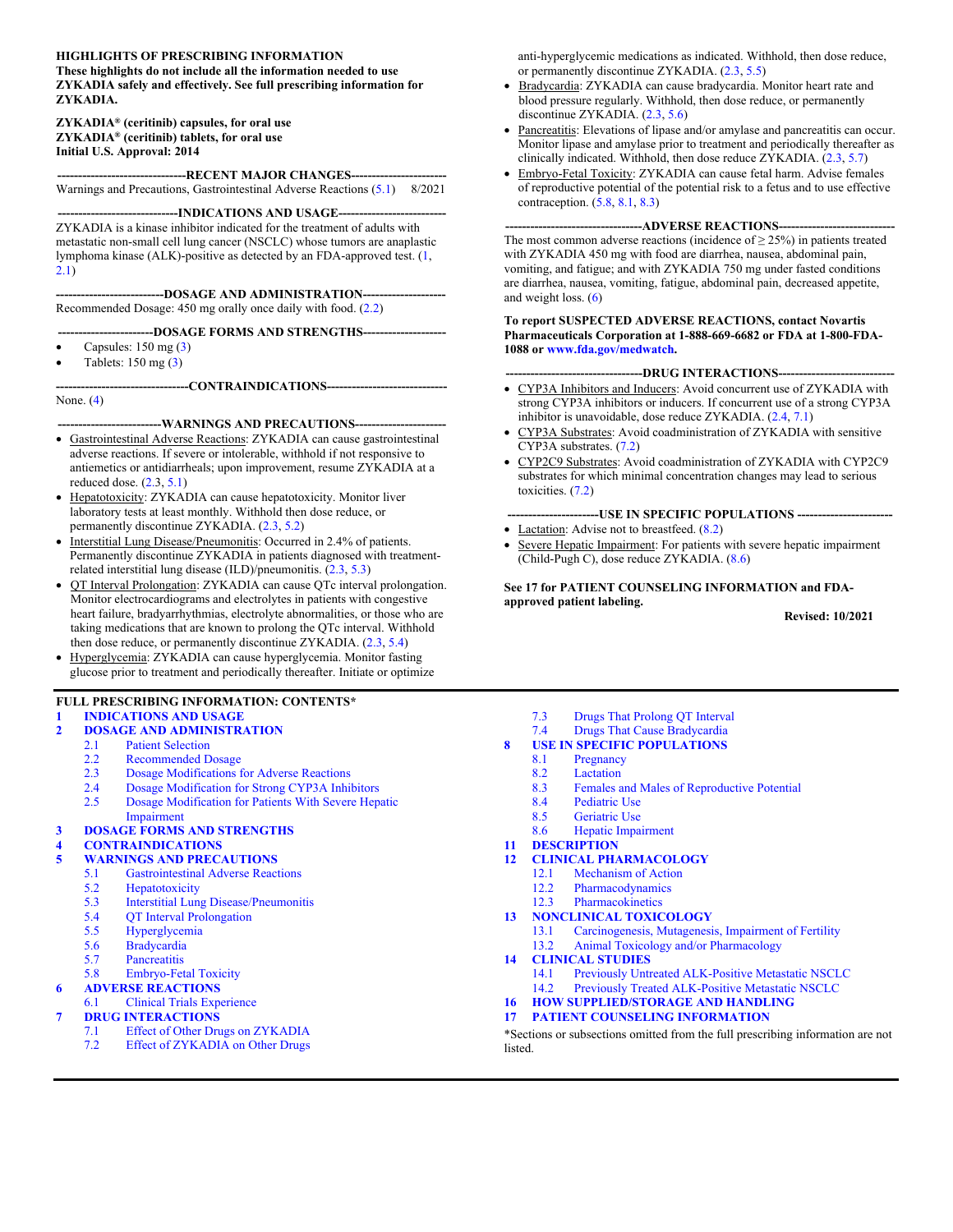### **FULL PRESCRIBING INFORMATION**

## <span id="page-1-0"></span>**1 INDICATIONS AND USAGE**

 $ZYKADIA<sup>®</sup>$  is indicated for the treatment of adult patients with metastatic non-small cell lung cancer (NSCLC) whose tumors are anaplastic lymphoma kinase (ALK)-positive as detected by an FDA-approved test *[see Dosage and Administration (2.1)]*.

## <span id="page-1-4"></span>**2 DOSAGE AND ADMINISTRATION**

## <span id="page-1-1"></span>**2.1 Patient Selection**

Select patients for treatment of metastatic NSCLC with ZYKADIA based on the presence of ALK positivity in tumor specimens *[see Clinical Studies (14.1)]*.

Information on FDA-approved tests for the detection of ALK rearrangements in NSCLC is available at: http://www.fda.gov/CompanionDiagnostics.

### <span id="page-1-2"></span>**2.2 Recommended Dosage**

The recommended dosage of ZYKADIA is 450 mg orally once daily with food until disease progression or unacceptable toxicity *[see Clinical Pharmacology (12.3)]*.

If a dose of ZYKADIA is missed, make up that dose unless the next dose is due within 12 hours.

If vomiting occurs during the course of treatment, do not administer an additional dose and continue with the next scheduled dose of ZYKADIA.

### <span id="page-1-3"></span>**2.3 Dosage Modifications for Adverse Reactions**

### **Table 1: Recommended ZYKADIA Dose Reductions**

| <b>Dose Reduction</b> | <b>Recommended Dosage</b>                |
|-----------------------|------------------------------------------|
| First-dose reduction  | 300 mg taken orally once daily with food |
| Second-dose reduction | 150 mg taken orally once daily with food |

Discontinue ZYKADIA for patients unable to tolerate 150 mg taken orally once daily with food.

Dosage modifications for selected adverse reactions of ZYKADIA are provided in Table 2. If dose reduction is required due to an adverse reaction not listed in Table 2, then reduce the daily dose of ZYKADIA by 150 mg.

### **Table 2: Recommended ZYKADIA Dosage Modifications for Adverse Reactions**

| <b>Adverse Reaction</b>                                                                                                                                | <b>ZYKADIA Dose Modification</b>                                                                                           |  |  |
|--------------------------------------------------------------------------------------------------------------------------------------------------------|----------------------------------------------------------------------------------------------------------------------------|--|--|
| <b>Gastrointestinal Adverse Reactions</b> [see Warnings and Precautions (5.1)]                                                                         |                                                                                                                            |  |  |
| Severe or intolerable nausea, vomiting, or diarrhea despite<br>optimal antiemetic or anti-diarrheal therapy                                            | Withhold until improved, then resume ZYKADIA at the next<br>lower dosage.                                                  |  |  |
| <b>Hepatotoxicity</b> [see Warnings and Precautions $(5.2)$ ]                                                                                          |                                                                                                                            |  |  |
| ALT or AST elevation greater than 5 times ULN with total<br>bilirubin elevation less than or equal to 2 times ULN                                      | Withhold until recovery to baseline or less than or equal to 3<br>times ULN, then resume ZYKADIA at the next lower dosage. |  |  |
| ALT or AST elevation greater than 3 times ULN with total<br>bilirubin elevation greater than 2 times ULN in the absence<br>of cholestasis or hemolysis | Permanently discontinue ZYKADIA.                                                                                           |  |  |
| <b>Interstitial Lung Disease/Pneumonitis [see Warnings and Precautions (5.3)]</b>                                                                      |                                                                                                                            |  |  |
| Any Grade treatment-related ILD/pneumonitis                                                                                                            | Permanently discontinue ZYKADIA.                                                                                           |  |  |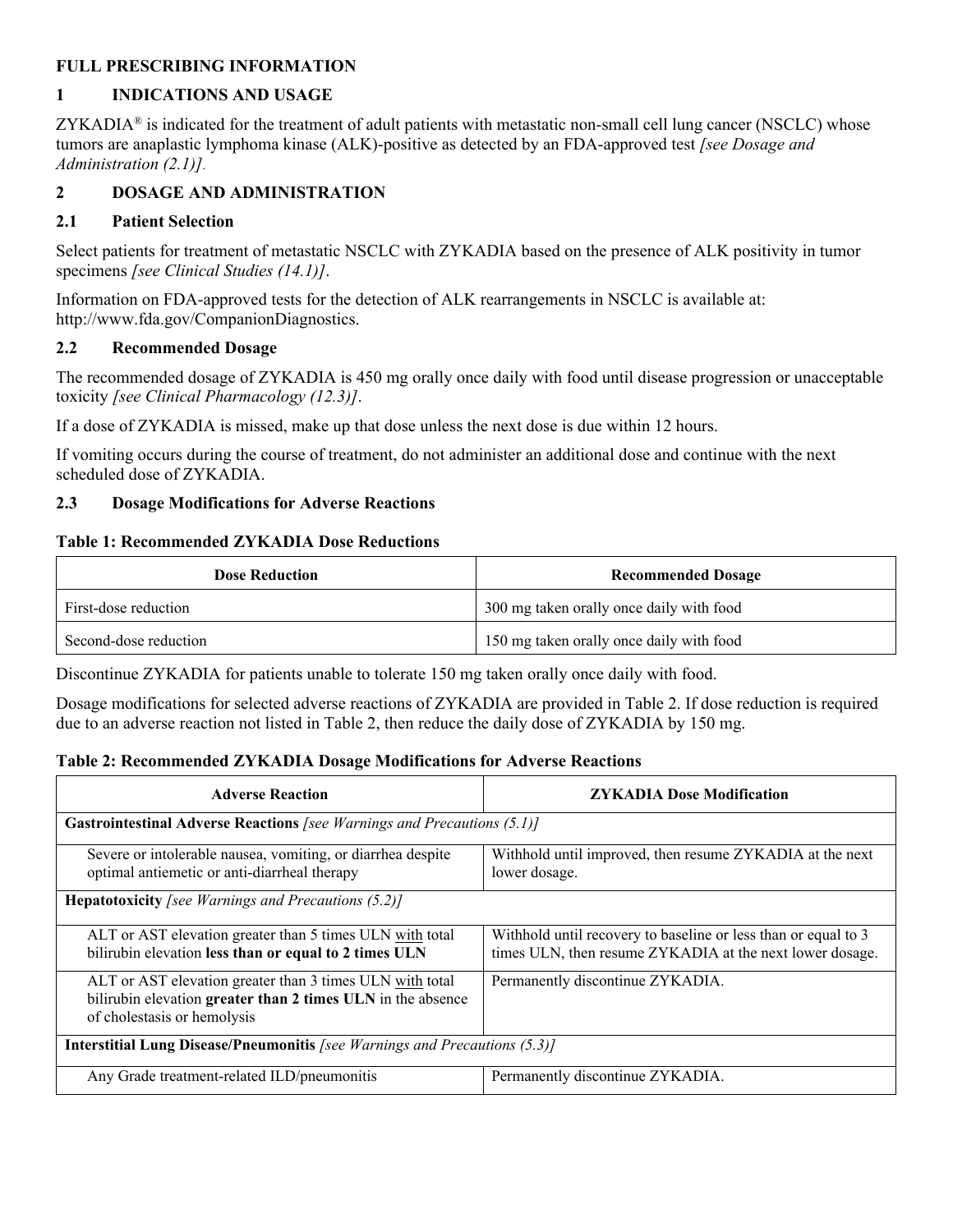| <b>Adverse Reaction</b>                                                                                                                                                                      | <b>ZYKADIA Dose Modification</b>                                                                                                                                                                                                                                  |  |  |
|----------------------------------------------------------------------------------------------------------------------------------------------------------------------------------------------|-------------------------------------------------------------------------------------------------------------------------------------------------------------------------------------------------------------------------------------------------------------------|--|--|
| <b>QT Interval Prolongation</b> [see Warnings and Precautions (5.4)]                                                                                                                         |                                                                                                                                                                                                                                                                   |  |  |
| QTc interval greater than 500 msec on at least 2 separate<br><b>ECGs</b>                                                                                                                     | Withhold until QTc interval is less than 481 msec or recovery<br>to baseline if baseline QTc is greater than or equal to<br>481 msec, then resume ZYKADIA at the next lower dosage.                                                                               |  |  |
| QTc interval prolongation in combination with torsades de<br>pointes or polymorphic ventricular tachycardia or<br>signs/symptoms of serious arrhythmia                                       | Permanently discontinue ZYKADIA.                                                                                                                                                                                                                                  |  |  |
| Hyperglycemia [see Warnings and Precautions (5.5)]                                                                                                                                           |                                                                                                                                                                                                                                                                   |  |  |
| Persistent hyperglycemia greater than 250 mg/dL despite<br>optimal anti-hyperglycemic therapy                                                                                                | Withhold until hyperglycemia is adequately controlled, then<br>resume ZYKADIA at the next lower dosage.                                                                                                                                                           |  |  |
|                                                                                                                                                                                              | If adequate hyperglycemic control cannot be achieved with<br>optimal medical management, discontinue ZYKADIA.                                                                                                                                                     |  |  |
| <b>Bradycardia</b> [see Warnings and Precautions (5.6)]                                                                                                                                      |                                                                                                                                                                                                                                                                   |  |  |
| Symptomatic bradycardia that is not life-threatening                                                                                                                                         | Withhold until recovery to asymptomatic bradycardia or to a<br>heart rate of 60 bpm or above, evaluate concomitant<br>medications known to cause bradycardia. If bradycardia cannot<br>be attributed to another drug, resume ZYKADIA at the next<br>lower dosage. |  |  |
| Clinically significant bradycardia requiring intervention or<br>life-threatening bradycardia in patients taking a concomitant                                                                | Withhold until recovery to asymptomatic bradycardia or to a<br>heart rate of 60 bpm or above.                                                                                                                                                                     |  |  |
| medication also known to cause bradycardia or a medication<br>known to cause hypotension                                                                                                     | If the concomitant medication can be adjusted or discontinued,<br>resume ZYKADIA at the next lower dosage with frequent<br>monitoring.                                                                                                                            |  |  |
| Life-threatening bradycardia in patients who are not taking a<br>concomitant medication also known to cause bradycardia or<br>known to cause hypotension                                     | Permanently discontinue ZYKADIA.                                                                                                                                                                                                                                  |  |  |
| <b>Pancreatitis</b> [see Warnings and Precautions (5.7)]                                                                                                                                     |                                                                                                                                                                                                                                                                   |  |  |
| Lipase or amylase elevation greater than 2 times ULN                                                                                                                                         | Withhold until recovery to less than 1.5 times ULN, then<br>resume ZYKADIA at the next lower dosage.                                                                                                                                                              |  |  |
| Abbreviations: AST, aspartate aminotransferase; ALT, alanine aminotransferase; ULN, upper limit of normal; ILD, interstitial lung disease; ECG,<br>electrocardiogram; bpm, beats per minute. |                                                                                                                                                                                                                                                                   |  |  |

## <span id="page-2-1"></span>**2.4 Dosage Modification for Strong CYP3A Inhibitors**

Avoid concurrent use of strong CYP3A inhibitors during treatment with ZYKADIA *[see Drug Interactions (7.1), Clinical Pharmacology (12.3)]*.

If concurrent use of a strong CYP3A inhibitor is unavoidable, reduce the ZYKADIA dose by approximately one-third, rounded to the nearest multiple of the 150 mg dosage strength. After discontinuation of a strong CYP3A inhibitor, resume the ZYKADIA dose that was taken prior to initiating the strong CYP3A inhibitor.

## <span id="page-2-2"></span>**2.5 Dosage Modification for Patients With Severe Hepatic Impairment**

For patients with severe hepatic impairment (Child-Pugh C), reduce the ZYKADIA dose by approximately one-third, rounded to the nearest multiple of the 150 mg dosage strength *[see Use in Specific Populations (8.6), Clinical Pharmacology (12.3)]*.

## <span id="page-2-0"></span>**3 DOSAGE FORMS AND STRENGTHS**

Capsules: 150 mg hard gelatin capsule with opaque blue cap and opaque white body containing a white to off-white powder. The opaque blue cap is marked in black ink with "LDK 150MG" and the opaque white body is marked in black ink with "NVR".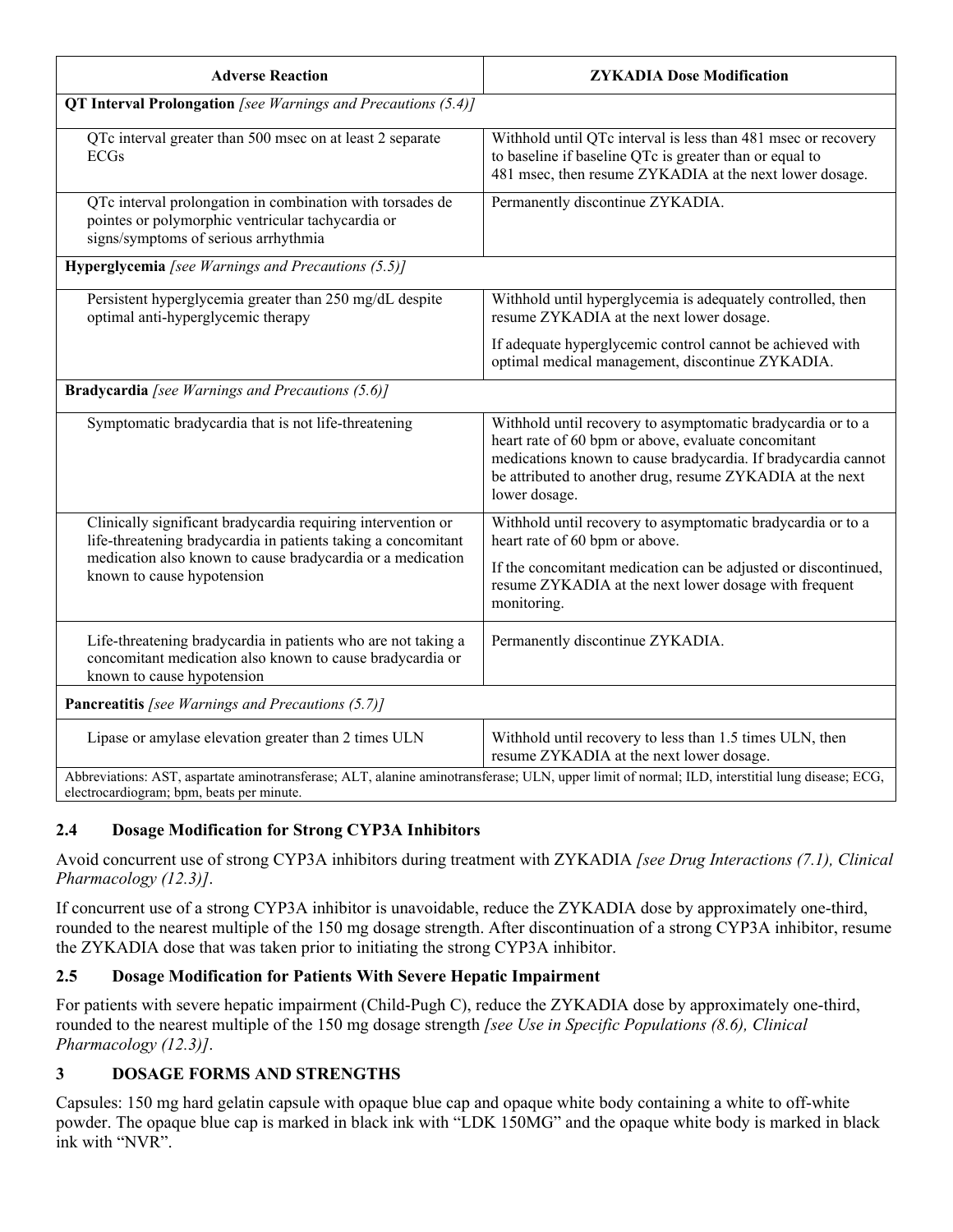Tablets: 150 mg film-coated tablet, light blue, round, biconvex with beveled edges, without score, debossed with "NVR" on one side and "ZY1" on the other side.

## <span id="page-3-1"></span>**4 CONTRAINDICATIONS**

None.

## <span id="page-3-5"></span>**5 WARNINGS AND PRECAUTIONS**

## <span id="page-3-0"></span>**5.1 Gastrointestinal Adverse Reactions**

Severe gastrointestinal adverse reactions occurred in patients treated with ZYKADIA 750 mg under fasted conditions *[see Adverse Reactions (6.1)]*. Diarrhea, nausea, vomiting, or abdominal pain occurred in 95% of 925 patients, including severe cases (Grade 3 or 4) in 14% of patients treated with ZYKADIA across clinical studies. Diarrhea, nausea, vomiting, or abdominal pain leading to dose interruptions or reductions occurred in 36% of patients and leading to treatment discontinuation occurred in 1.6% of patients.

The incidence and severity of gastrointestinal adverse reactions were reduced for patients treated with ZYKADIA 450 mg with food in a dose optimization study (ASCEND-8). Diarrhea, nausea, vomiting, or abdominal pain occurred in 79% of 108 patients treated with ZYKADIA at the recommended dose of 450 mg with food. Of these, 53% were Grade 1 events and 24% were Grade 2 events. One patient (0.9%) experienced Grade 3 diarrhea, and one patient (0.9%) experienced Grade 3 vomiting. One patient (0.9%) required dose adjustment due to vomiting. Eleven (10%) patients had diarrhea, nausea, vomiting, or abdominal pain that required at least one dose interruption.

Monitor and manage patients using standard of care, including antidiarrheals, antiemetics, or fluid replacement, as indicated. Withhold ZYKADIA if gastrointestinal adverse reaction is severe or intolerable and is not responsive to antiemetics or antidiarrheals. Upon improvement, resume ZYKADIA at a reduced dose *[see Dosage and Administration (2.3)]*.

## <span id="page-3-2"></span>**5.2 Hepatotoxicity**

Drug-induced hepatotoxicity occurred in patients treated with ZYKADIA *[see Adverse Reactions (6.1)]*. Elevations in alanine aminotransferase (ALT) > 5 times the upper limit of normal (ULN) occurred in 28% and elevations in aspartate aminotransferase (AST) > 5 times ULN occurred in 16% of 925 patients across clinical studies. Concurrent elevations in  $ALT > 3$  times the ULN and total bilirubin  $> 2$  times the ULN, with alkaline phosphatase  $\leq 2$  times the ULN occurred in 0.3% of patients across clinical studies. Approximately 1% of patients required permanent discontinuation due to hepatotoxicity.

Monitor with liver laboratory tests, including ALT, AST, and total bilirubin, once a month and as clinically indicated, with more frequent testing in patients who develop transaminase elevations. Based on the severity of the adverse reaction, withhold ZYKADIA with resumption at a reduced dose, or permanently discontinue ZYKADIA *[see Dosage and Administration (2.3)]*.

## <span id="page-3-3"></span>**5.3 Interstitial Lung Disease/Pneumonitis**

Severe, life-threatening, or fatal interstitial lung diseases (ILD)/pneumonitis occurred in patients treated with ZYKADIA *[see Adverse Reactions (6.1)]*. Across clinical studies, ILD/pneumonitis was reported in 2.4% of 925 patients treated with ZYKADIA. Grade 3 or 4 ILD/pneumonitis was reported in 1.3% of patients, with fatal events reported in 0.2% of patients. Ten patients (1.1%) discontinued ZYKADIA across clinical studies due to ILD/pneumonitis.

Monitor patients for pulmonary symptoms indicative of ILD/pneumonitis. Exclude other potential causes of ILD/pneumonitis and permanently discontinue ZYKADIA in patients diagnosed with treatment-related ILD/pneumonitis *[see Dosage and Administration (2.3)]*.

## <span id="page-3-4"></span>**5.4 QT Interval Prolongation**

QTc interval prolongation, which may lead to an increased risk for ventricular tachyarrhythmia (e.g., torsades de pointes) or sudden death, occurred in patients treated with ZYKADIA *[see Adverse Reactions (6.1)]*. Across clinical studies, 6% of 919 patients with at least one post-baseline electrocardiogram (ECG) assessment had an increase from baseline of QTc > 60 msec. Approximately 1.3% of patients taking ZYKADIA 750 mg under fasted conditions were found to have a QTc > 500 msec. ZYKADIA causes concentration-dependent increases in the QTc interval *[see Clinical Pharmacology (12.2)]*. Across clinical studies, 0.2% of patients discontinued ZYKADIA due to QTc prolongation.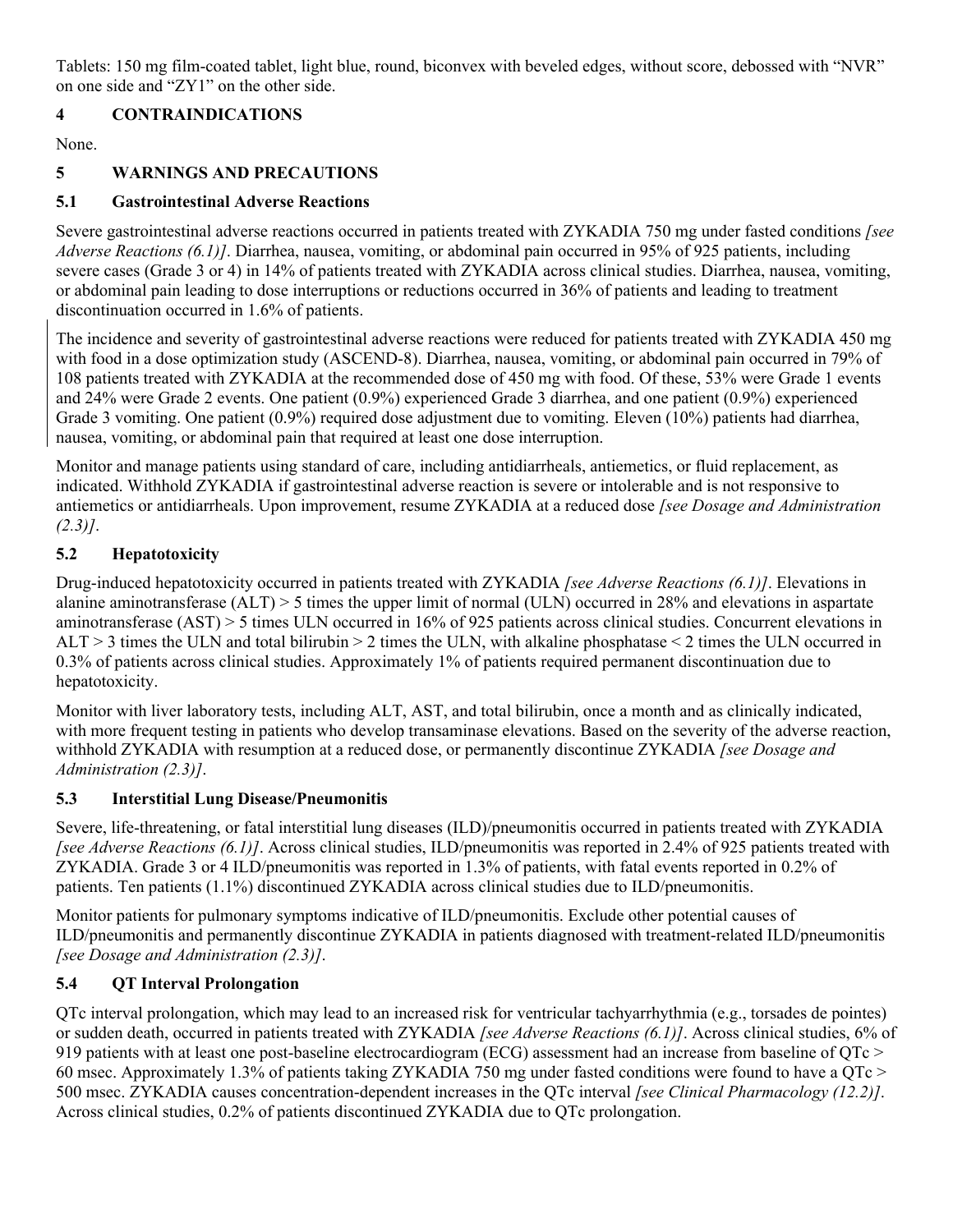When possible, avoid use of ZYKADIA in patients with congenital long QT syndrome. Conduct periodic monitoring with ECGs and electrolytes in patients with congestive heart failure, bradyarrhythmias, electrolyte abnormalities, or those who are taking medications that are known to prolong the QTc interval. Based on the severity of the adverse reaction, withhold ZYKADIA, with resumption at a reduced dose, or permanently discontinue ZYKADIA *[see Dosage and Administration (2.3)]*.

## <span id="page-4-0"></span>**5.5 Hyperglycemia**

Hyperglycemia occurred in patients treated with ZYKADIA *[see Adverse Reactions (6.1)]*. Across clinical studies, Grade 3 or 4 hyperglycemia, based on laboratory values, occurred in 13% of 925 patients.

Monitor fasting serum glucose prior to the start of ZYKADIA treatment and periodically thereafter as clinically indicated. Initiate or optimize anti-hyperglycemic medications as indicated. Based on the severity of the adverse reaction, withhold ZYKADIA with resumption at a reduced dose, or permanently discontinue ZYKADIA *[see Dosage and Administration (2.3)].*

## <span id="page-4-1"></span>**5.6 Bradycardia**

Bradycardia occurred in patients treated with ZYKADIA *[see Adverse Reactions (6.1)]*. Across clinical studies, sinus bradycardia, defined as a heart rate < 50 beats per minute, was noted as a new finding in 1.1% of 925 patients. Bradycardia was reported as an adverse reaction in 1% of patients. No patient required discontinuation and 0.1% required interruption with subsequent dose reduction for bradycardia.

Avoid using ZYKADIA in combination with other products known to cause bradycardia (e.g., beta-blockers, nondihydropyridine calcium channel blockers, clonidine, and digoxin) to the extent possible. Monitor heart rate and blood pressure regularly. Based on the severity of the adverse reaction, withhold ZYKADIA with resumption at a reduced dose upon resolution of bradycardia, or permanently discontinue ZYKADIA *[see Dosage and Administration (2.3)]*.

## <span id="page-4-2"></span>**5.7 Pancreatitis**

Pancreatitis occurred in patients treated with ZYKADIA *[see Adverse Reactions (6.1)]*. Pancreatitis, including one fatality, occurred in less than 1% of patients receiving ZYKADIA in clinical studies. Grade 3 or 4 elevations of amylase occurred in 7% of patients receiving ZYKADIA across clinical studies, while Grade 3 or 4 elevations of lipase occurred in 14% of patients.

Monitor lipase and amylase prior to the start of ZYKADIA treatment and periodically thereafter as clinically indicated. Based on the severity of the laboratory abnormalities, withhold ZYKADIA with resumption at a reduced dose *[see Dosage and Administration (2.3)]*.

## <span id="page-4-3"></span>**5.8 Embryo-Fetal Toxicity**

Based on its mechanism of action and findings from animal studies, ZYKADIA can cause fetal harm when administered to a pregnant woman. In animal studies, administration of ceritinib to rats and rabbits during organogenesis at maternal plasma exposures below the recommended human dose caused increases in skeletal anomalies in rats and rabbits.

Advise pregnant women of the potential risk to a fetus. Advise females of reproductive potential to use effective contraception during treatment with ZYKADIA and for 6 months following completion of therapy. Based on the potential for genotoxicity, advise males with female partners of reproductive potential to use condoms during treatment with ZYKADIA and for 3 months following completion of therapy *[see Use in Specific Populations (8.1, 8.3), Nonclinical Toxicology (13.1)]*.

## <span id="page-4-4"></span>**6 ADVERSE REACTIONS**

The following clinically significant adverse reactions are described elsewhere in the labeling:

- Gastrointestinal Adverse Reactions *[see Warnings and Precautions (5.1)]*
- Hepatotoxicity *[see Warnings and Precautions (5.2)]*
- Interstitial Lung Disease/Pneumonitis *[see Warnings and Precautions (5.3)]*
- QT Interval Prolongation *[see Warnings and Precautions (5.4)]*
- Hyperglycemia *[see Warnings and Precautions (5.5)]*
- Bradycardia *[see Warnings and Precautions (5.6)]*
- Pancreatitis *[see Warnings and Precautions (5.7)]*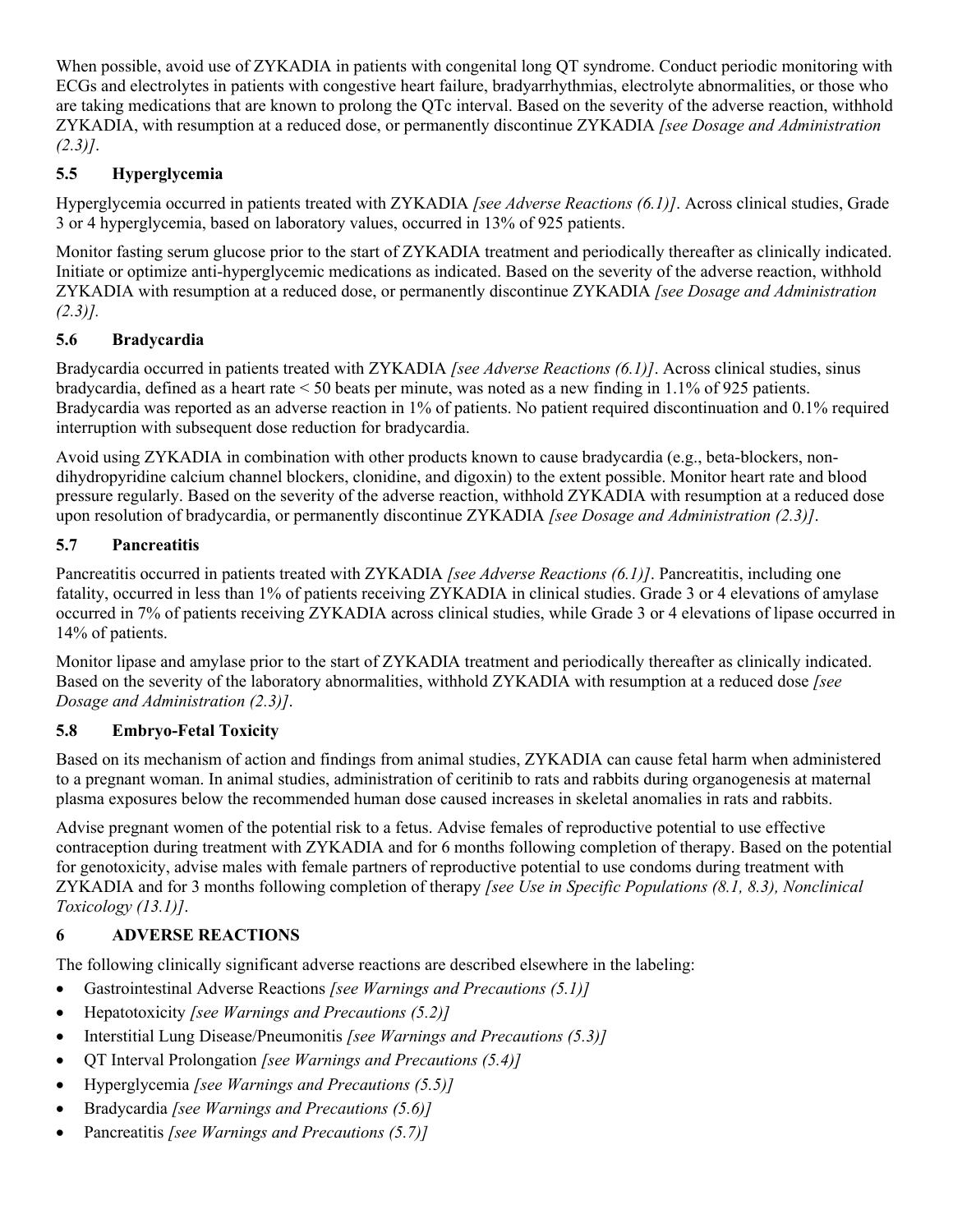## <span id="page-5-0"></span>**6.1 Clinical Trials Experience**

Because clinical trials are conducted under widely varying conditions, adverse reaction rates observed in the clinical trials of a drug cannot be directly compared to rates in the clinical trials of another drug and may not reflect the rates observed in practice.

The data in the Warnings and Precautions section reflect exposure to ZYKADIA 750 mg once daily under fasted conditions in 925 patients with ALK-positive NSCLC across seven clinical studies, including ASCEND-4 and ASCEND-1, described below, a randomized active-controlled study, two single arm studies, and two dose-escalation studies. The majority of patients enrolled in these studies had received prior treatment with chemotherapy and/or crizotinib for NSCLC. Among these 925 patients, the most common adverse reactions (≥ 25% incidence) were diarrhea, nausea, vomiting, fatigue, abdominal pain, decreased appetite, and weight loss. Approximately 45% of patients initiating treatment with ZYKADIA 750 mg under fasted conditions had an adverse reaction that required at least one dose reduction and 66% of patients had an adverse reaction that required at least one dose interruption. The median time to first dose reduction due to any reason was 7 weeks.

## Dose Optimization Study: Dosing Regimen of 450 mg Daily With Food

In ASCEND-8, a dose optimization study, ZYKADIA 450 mg daily with food ( $N = 108$ ) was compared to 750 mg daily under fasted conditions  $(N = 110)$  in both previously treated and untreated patients with ALK-positive NSCLC. The overall safety profile of ZYKADIA 450 mg with food was consistent with ZYKADIA 750 mg fasted, except for a reduction in gastrointestinal adverse reactions, while achieving comparable steady-state exposure *[see Clinical Pharmacology (12.3)]*. The most common adverse reactions ( $\geq$  25% incidence) in the 450 mg with food arm were diarrhea, nausea, abdominal pain, vomiting, and fatigue. The incidence and severity of gastrointestinal adverse reactions (diarrhea 59%, nausea 43%, and vomiting 38%) were reduced for patients treated with ZYKADIA 450 mg with food; Grade  $\geq$  3 adverse reactions were reported in two patients (1.9%): Grade 3 diarrhea and Grade 3 vomiting in one patient each *[see Warnings and Precautions (5.1)].*

In patients treated with ZYKADIA 450 mg with food, 24% of patients had an adverse reaction that required at least one dose reduction and 56% of patients had an adverse reaction that required at least one dose interruption. The median time to first dose reduction due to any reason was 8 weeks.

## Previously Untreated ALK-Positive Metastatic NSCLC

The safety of ZYKADIA was evaluated in ASCEND-4, an open-label, randomized, active-controlled multicenter study of 376 previously untreated ALK-positive NSCLC patients *[see Clinical Studies (14.1)]*. Patients received ZYKADIA 750 mg daily ( $N = 189$ ) under fasted conditions or chemotherapy and maintenance chemotherapy ( $N = 187$ ). Chemotherapy regimens were pemetrexed (500 mg/m<sup>2</sup>) and investigator's choice of cisplatin (75 mg/m<sup>2</sup>) or carboplatin [area under the curve (AUC) of 5 - 6 mg\*min/mL] administered every 21 days. Patients who completed 4 cycles of chemotherapy without progressive disease received pemetrexed (500 mg/m<sup>2</sup>) as single-agent maintenance therapy every 21 days. The median duration of exposure to ZYKADIA was 18 months.

The demographic characteristics of the study population were 57% female, median age 54 years (range, 22 to 81 years), 22% age 65 years or older, 54% white, 42% Asian, 2% black, and 2% other races. Patients were enrolled in Europe (53%), Asia Pacific (42%), and South America (5%) regions. The majority of patients had adenocarcinoma (97%), never smoked (61%), and 32% had brain metastases at screening.

The following fatal adverse reactions occurred in 4 patients treated with ZYKADIA: Myocardial infarction, respiratory tract infection, pneumonitis, and unknown cause.

Serious adverse reactions were reported in 38% of patients treated with ZYKADIA. The most frequent serious adverse reactions were pneumonia (4%), pleural effusion (4%), vomiting (4%), nausea (3%), dyspnea (3%), hyperglycemia (3%), AST increased (2%), lung infection (2%), and pericardial effusion (2%).

Among patients treated with ZYKADIA, dose interruptions due to adverse reactions occurred in 77%, dose reductions were required in 66%, and adverse reactions that led to discontinuation of therapy occurred in 12% of patients. The most frequent adverse reactions, reported in at least 10% of patients treated with ZYKADIA, that led to dose interruptions or reductions were: Increased ALT (48%), increased AST (34%), vomiting (15%), increased blood creatinine (14%), increased gamma-glutamyl transpeptidase (GGT) (13%), diarrhea (13%), and nausea (13%). The most frequent adverse reactions that led to discontinuation of ZYKADIA in 1% or more of patients in ASCEND-4 were increased blood creatinine (2.1%), increased amylase (1.1%), and increased lipase (1.1%).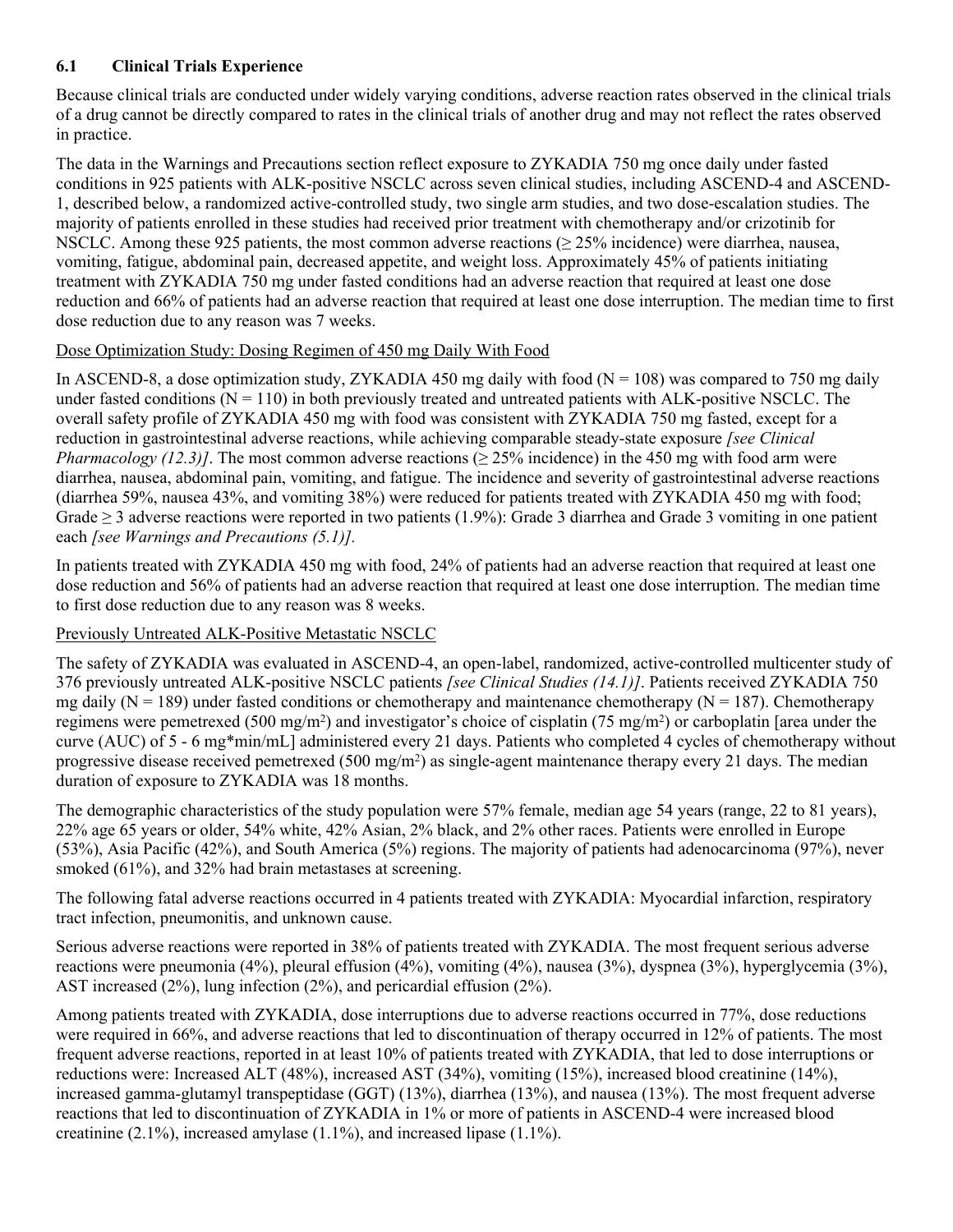Tables 3 and 4 summarize adverse reactions and laboratory abnormalities, respectively, in ASCEND-4.

|                                  | <b>ZYKADIA</b><br>$N = 189$ |                  |                   | Chemotherapy<br>$N = 175^a$ |
|----------------------------------|-----------------------------|------------------|-------------------|-----------------------------|
|                                  | <b>All Grades</b>           | Grade 3-4        | <b>All Grades</b> | Grade 3-4                   |
|                                  | $\frac{0}{0}$               | $\frac{0}{0}$    | $\frac{0}{0}$     | $\frac{0}{0}$               |
| Gastrointestinal**               |                             |                  |                   |                             |
| Diarrhea                         | 85                          | 4.8              | 11                | 1.1                         |
| Nausea                           | 69                          | 2.6              | 55                | 5                           |
| Vomiting                         | 67                          | 5                | 36                | 6                           |
| Abdominal pain <sup>b</sup>      | 40                          | 3.7              | 13                | $\mathbf{0}$                |
| Constipation                     | 20                          | $\mathbf{0}$     | 22                | $\overline{0}$              |
| Esophageal disorder <sup>c</sup> | 15                          | 0.5              | $8\,$             | 0.6                         |
| General                          |                             |                  |                   |                             |
| Fatigue <sup>d</sup>             | 45                          | $\boldsymbol{7}$ | 49                | 6                           |
| Non-cardiac chest pain           | 21                          | 1.1              | 10                | 0.6                         |
| Back pain                        | 19                          | 1.6              | 18                | 2.3                         |
| Pyrexia                          | 19                          | $\boldsymbol{0}$ | 14                | 1.1                         |
| Pain in extremity                | 13                          | $\mathbf{0}$     | $\overline{7}$    | $\mathbf{0}$                |
| Musculoskeletal pain             | 11                          | 0.5              | 6                 | 0.6                         |
| Pruritus                         | 11                          | 0.5              | 5                 | $\boldsymbol{0}$            |
| <b>Metabolism and Nutrition</b>  |                             |                  |                   |                             |
| Decreased appetite               | 34                          | 1.1              | 32                | 1.1                         |
| Weight loss                      | 24                          | 3.7              | 15                | 0.6                         |
| Respiratory                      |                             |                  |                   |                             |
| Cough                            | 25                          | $\boldsymbol{0}$ | 17                | $\boldsymbol{0}$            |
| Skin                             |                             |                  |                   |                             |
| Rashe                            | 21                          | 1.1              | $8\,$             | 0.6                         |
| Neurologic                       |                             |                  |                   |                             |
| Headache                         | 19                          | 0.5              | 13                | 1.1                         |
| <b>Dizziness</b>                 | 12                          | 1.1              | $10\,$            | 0.6                         |
| Cardiac                          |                             |                  |                   |                             |
| Prolonged QT interval            | 12                          | 2.6              | 1.1               | 0.6                         |
| Pericarditisf                    | 4.2                         | 1.6              | 2.3               | 1.1                         |

|  |  |  | Table 3: Adverse Reactions (> 10% for All Grades* or $\geq$ 2% for Grades 3-4) of Patients in ASCEND-4 |
|--|--|--|--------------------------------------------------------------------------------------------------------|
|--|--|--|--------------------------------------------------------------------------------------------------------|

\*National Cancer Institute Common Terminology Criteria for Adverse Events (version 4.03).

\*\*For frequency of gastrointestinal adverse reactions at the recommended dose of 450 mg with food *[see Warnings and Precautions (5.1), Adverse Reactions (6.1)]*.

<sup>a</sup>Twelve patients randomized to chemotherapy did not receive study drug.

<sup>b</sup>Abdominal pain (abdominal pain, abdominal pain upper, abdominal discomfort, and epigastric discomfort).

<sup>c</sup>Esophageal disorder (dyspepsia, gastroesophageal reflux disease, and dysphagia).

<sup>d</sup>Fatigue (fatigue and asthenia).

<sup>e</sup>Rash (rash, dermatitis acneiform, rash maculo-papular).

<sup>f</sup>Pericarditis (pericardial effusion and pericarditis).

Additional clinically significant adverse reactions occurring in 2% or more of patients treated with ZYKADIA 750 mg under fasted conditions included: vision disorder (4% comprised of vision impairment, blurred vision, photopsia, accommodation disorder, presbyopia, reduced visual acuity, or vitreous floaters), bradycardia (4%), ILD/pneumonitis (2%), hepatotoxicity (2%), and renal failure (2%). In addition, the adverse reaction of photosensitivity was reported in 1.1% of patients.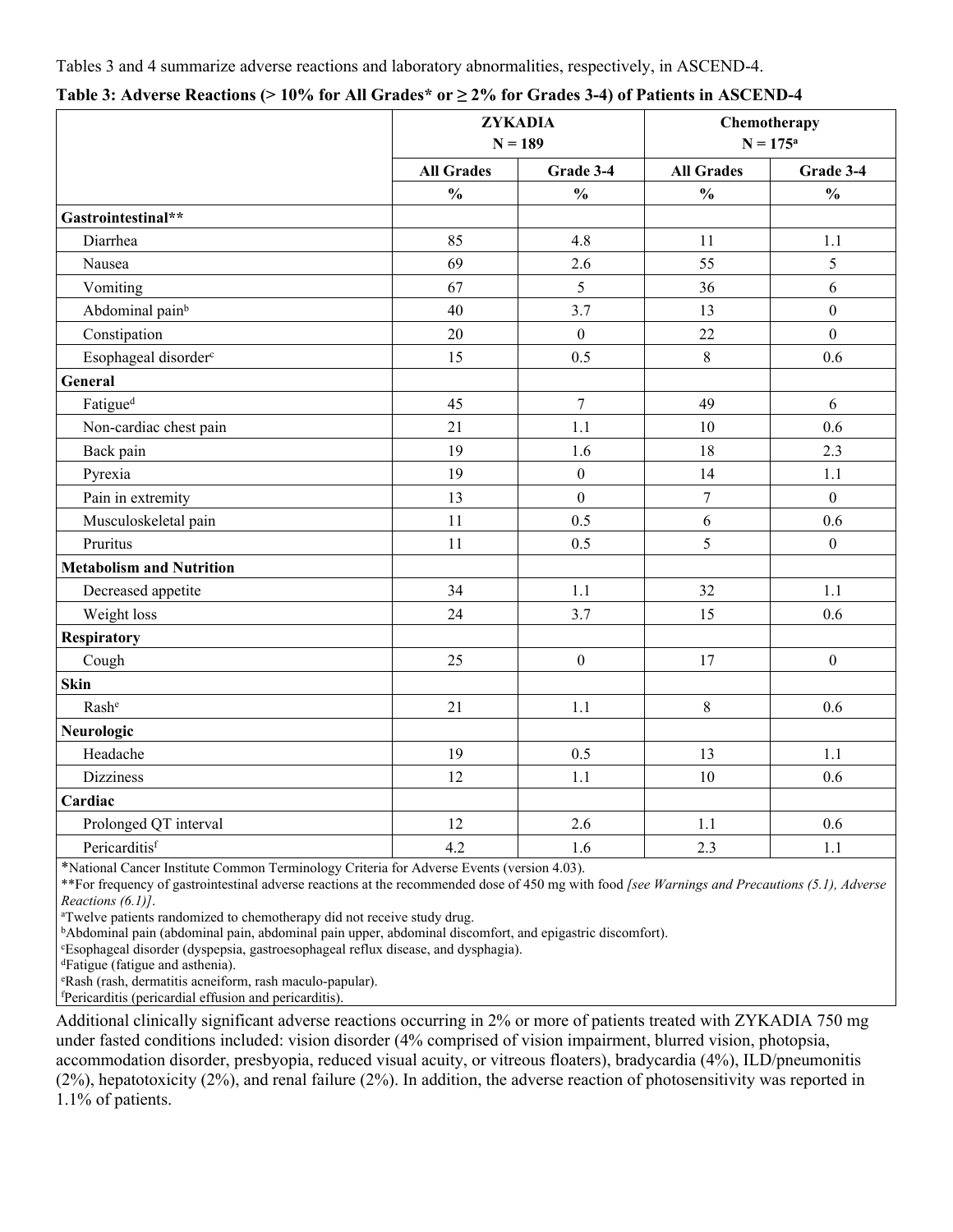| Table 4: Laboratory Abnormalities Occurring in > 10% (All Grades*) of Patients in ASCEND-4 |  |  |  |  |  |
|--------------------------------------------------------------------------------------------|--|--|--|--|--|
|--------------------------------------------------------------------------------------------|--|--|--|--|--|

|                                | <b>ZYKADIA</b><br>$N = 189$ |               | Chemotherapy<br>$N = 175^a$ |               |
|--------------------------------|-----------------------------|---------------|-----------------------------|---------------|
|                                | <b>All Grades</b>           | Grade 3-4     | <b>All Grades</b>           | Grade 3-4     |
|                                | $\frac{0}{0}$               | $\frac{0}{0}$ | $\frac{0}{0}$               | $\frac{0}{0}$ |
| <b>Chemistry</b>               |                             |               |                             |               |
| <b>Increased ALT</b>           | 91                          | 34            | 65                          | 3.4           |
| <b>Increased AST</b>           | 86                          | 21            | 58                          | 2.3           |
| Increased GGT                  | 84                          | 49            | 67                          | 10            |
| Increased alkaline phosphatase | 81                          | 12            | 47                          | 1.7           |
| Increased creatinine           | 77                          | 4.2           | 37                          | 0.6           |
| Hyperglycemia                  | 53                          | 10            | 67                          | 10            |
| Hypophosphatemia               | 38                          | 3.7           | 27                          | 4.0           |
| Increased amylase              | 37                          | 8             | 43                          | 4.5           |
| Hyperbilirubinemia (total)     | 15                          | 0.5           | 6                           | 0.6           |
| Increased lipase <sup>b</sup>  | 13                          | 6             | $\overline{7}$              | 0.6           |
| Hematology                     |                             |               |                             |               |
| Anemia                         | 67                          | 4.2           | 84                          | 11            |
| Neutropenia                    | 27                          | 2.1           | 58                          | 20            |
| Thrombocytopenia               | 16                          | 1.0           | 38                          | 4.6           |

Abbreviations: ALT, alanine aminotransferase; AST, aspartate aminotransferase; GGT, gamma-glutamyl transpeptidase.

\*National Cancer Institute Common Terminology Criteria for Adverse Events (version 4.03).

<sup>a</sup>Twelve patients randomized to chemotherapy did not receive study drug.

<sup>b</sup>In the ZYKADIA arm, no patients had baseline lipase laboratory assessments, 112 had post-baseline assessments. In the chemotherapy arm, one patient had baseline lipase laboratory assessments but no post-baseline assessment; 49 patients had post-baseline assessments.

#### Previously Treated ALK-Positive Metastatic NSCLC

The safety of ZYKADIA was evaluated in ASCEND-1, a multicenter, single-arm, open-label clinical study of 255 ALKpositive patients (246 patients with NSCLC and 9 patients with other cancers who received ZYKADIA at a dose of 750 mg daily under fasted conditions) *[see Clinical Studies (14.2)]*. The median duration of exposure to ZYKADIA was 6 months.

The study population characteristics were: Median age 53 years, age less than 65 (84%), female (53%), white (63%), Asian (34%), NSCLC adenocarcinoma histology (90%), never or former smoker (97%), Eastern Cooperative Oncology Group Performance Status (ECOG PS) 0 or 1 (89%), brain metastases (49%), and number of prior therapies 2 or more  $(67\%)$ .

Fatal adverse reactions in patients treated with ZYKADIA occurred in 5% of patients, consisting of: Pneumonia (4 patients), respiratory failure, ILD/pneumonitis, pneumothorax, gastric hemorrhage, general physical health deterioration, pulmonary tuberculosis, cardiac tamponade, and sepsis (1 patient each).

Serious adverse reactions reported in 2% or more of patients in ASCEND-1 were convulsion, pneumonia, ILD/pneumonitis, dyspnea, dehydration, hyperglycemia, and nausea.

Dose reductions due to adverse reactions occurred in 59% of patients treated with ZYKADIA. The most frequent adverse reactions, reported in at least 10% of patients, that led to dose reductions or interruptions were: Increased ALT (29%), nausea (20%), increased AST (16%), diarrhea (16%), and vomiting (16%). Discontinuation of therapy due to adverse reactions occurred in 10% of patients treated with ZYKADIA. The most frequent adverse reactions that led to discontinuation in 1% or more of patients in ASCEND-1 were pneumonia, ILD/pneumonitis, and decreased appetite.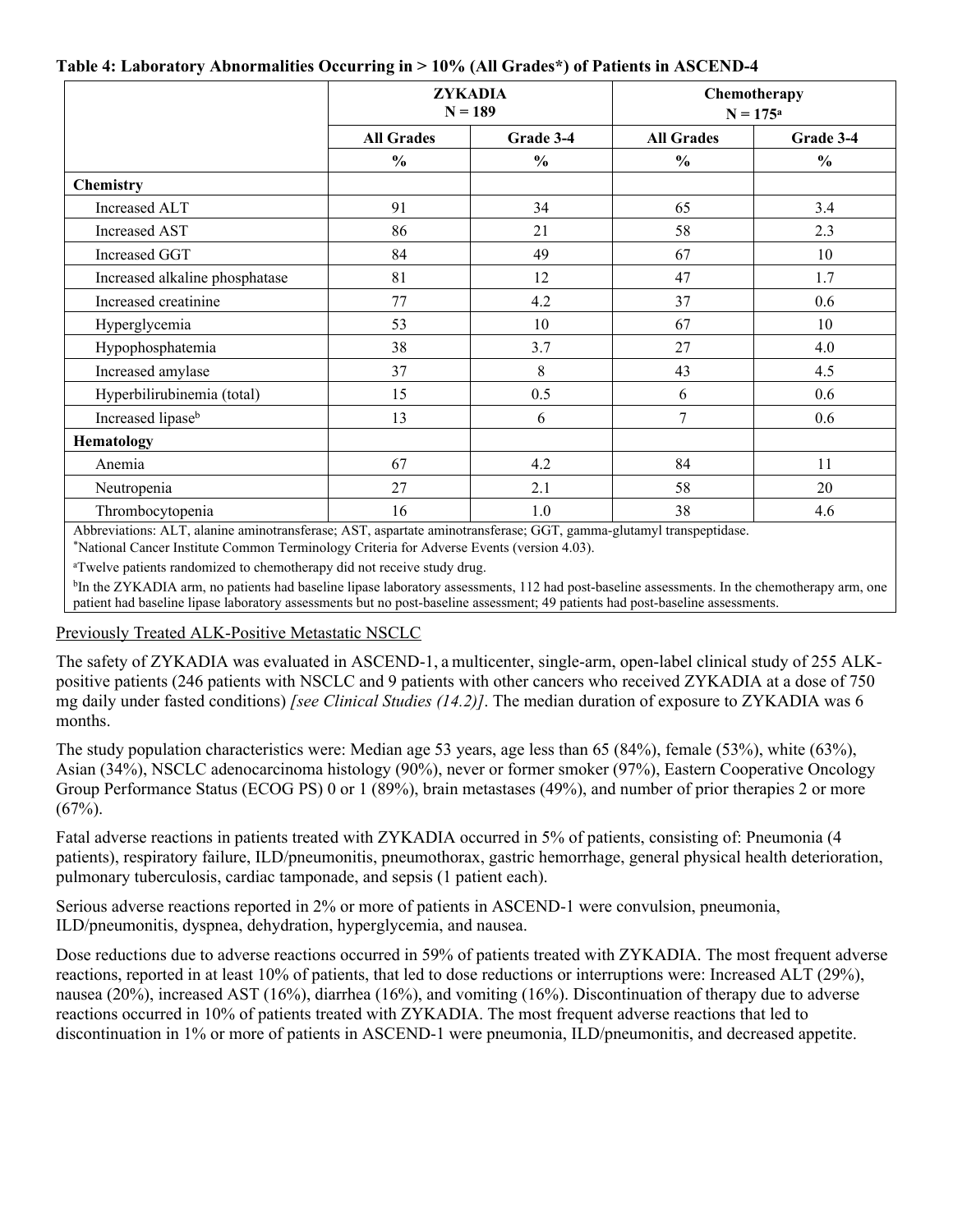#### **Table 5: Adverse Reactions (> 10% for All Grades\* or ≥ 2% for Grades 3-4) in ALK-Positive Patients Treated With ZYKADIA in ASCEND-1**

|                                                                                                                                                                                                                                | <b>ZYKADIA</b><br>$N = 255$ |                  |
|--------------------------------------------------------------------------------------------------------------------------------------------------------------------------------------------------------------------------------|-----------------------------|------------------|
|                                                                                                                                                                                                                                | <b>All Grades</b>           | Grade 3-4        |
|                                                                                                                                                                                                                                | $\frac{0}{0}$               | $\frac{0}{0}$    |
| Gastrointestinal**                                                                                                                                                                                                             |                             |                  |
| Diarrhea                                                                                                                                                                                                                       | 86                          | 6                |
| Nausea                                                                                                                                                                                                                         | 80                          | 4                |
| Vomiting                                                                                                                                                                                                                       | 60                          | 4                |
| Abdominal pain <sup>a</sup>                                                                                                                                                                                                    | 54                          | $\overline{c}$   |
| Constipation                                                                                                                                                                                                                   | 29                          | $\boldsymbol{0}$ |
| Esophageal disorder <sup>b</sup>                                                                                                                                                                                               | 16                          |                  |
| General                                                                                                                                                                                                                        |                             |                  |
| Fatiguec                                                                                                                                                                                                                       | 52                          | 5                |
| <b>Metabolism and Nutrition</b>                                                                                                                                                                                                |                             |                  |
| Decreased appetite                                                                                                                                                                                                             | 34                          |                  |
| <b>Skin</b>                                                                                                                                                                                                                    |                             |                  |
| Rashd                                                                                                                                                                                                                          | 16                          | $\boldsymbol{0}$ |
| Respiratory                                                                                                                                                                                                                    |                             |                  |
| Interstitial lung disease/pneumonitis                                                                                                                                                                                          | 4                           | 3                |
| the contract of the second contract of the contract of the contract of the contract of the contract of the contract of the contract of the contract of the contract of the contract of the contract of the contract of the con |                             |                  |

Abbreviation: ALK, anaplastic lymphoma kinase.

\*National Cancer Institute Common Terminology Criteria for Adverse Events (version 4.03).

\*\*For frequency of gastrointestinal adverse reactions at the recommended dose of 450 mg with food *[see Warnings and Precautions (5.1), Adverse Reactions (6.1)]*.

<sup>a</sup>Abdominal pain (abdominal pain, upper abdominal pain, abdominal discomfort, and epigastric discomfort).

<sup>b</sup>Esophageal disorder (dyspepsia, gastroesophageal reflux disease, and dysphagia).

<sup>c</sup>Fatigue (fatigue and asthenia).

<sup>d</sup>Rash (rash, maculopapular rash, and acneiform dermatitis).

Additional clinically significant adverse reactions occurring in 2% or more of patients treated with ZYKADIA 750 mg under fasted conditions included neuropathy (17% comprised of paresthesia, muscular weakness, gait disturbance, peripheral neuropathy, hypoesthesia, peripheral sensory neuropathy, dysesthesia, neuralgia, peripheral motor neuropathy, hypotonia, or polyneuropathy), vision disorder (9% comprised of vision impairment, blurred vision, photopsia, accommodation disorder, presbyopia, or reduced visual acuity), prolonged QT interval (4%), and bradycardia (3%). In addition, the adverse reaction of photosensitivity was reported in 1.2% of patients.

#### **Table 6: Key Laboratory Abnormalities Occurring in > 10% (All Grades\*) of ALK-Positive Patients Treated With ZYKADIA in ASCEND-1**

|                                                                                                                 |                   | ZYKADIA<br>$N = 255$ |
|-----------------------------------------------------------------------------------------------------------------|-------------------|----------------------|
|                                                                                                                 | <b>All Grades</b> | Grade 3-4            |
|                                                                                                                 | $\frac{0}{0}$     | $\frac{0}{0}$        |
| <b>Hematology</b>                                                                                               |                   |                      |
| Anemia                                                                                                          | 84                |                      |
| <b>Chemistry</b>                                                                                                |                   |                      |
| Increased ALT                                                                                                   | 80                | 27                   |
| Increased AST                                                                                                   | 75                | 13                   |
| Increased creatinine                                                                                            | 58                |                      |
| Hyperglycemia                                                                                                   | 49                | 13                   |
| Hypophosphatemia                                                                                                | 36                |                      |
| Increased lipase                                                                                                | 28                | 10                   |
| Hyperbilirubinemia (total)                                                                                      | 15                |                      |
| Abbreviations: ALT, alanine aminotransferase: AST, aspartate aminotransferase: ALK, anaplastic lymphoma kinase, |                   |                      |

Abbreviations: ALT, alanine aminotransferase; AST, aspartate aminotransferase; ALK, anaplastic lymphoma kinase. \*National Cancer Institute Common Terminology Criteria for Adverse Events (version 4.03).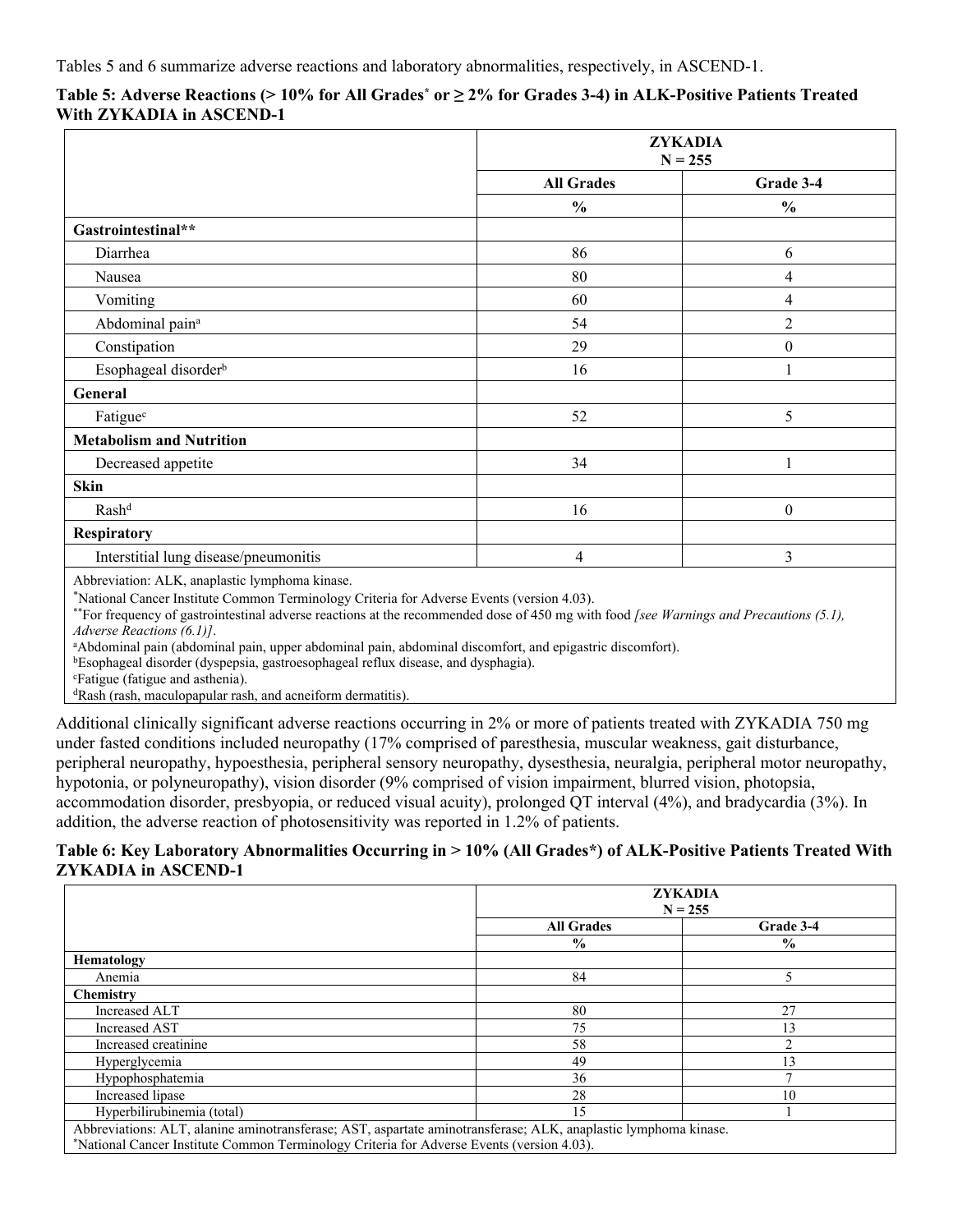## <span id="page-9-3"></span>**7 DRUG INTERACTIONS**

# <span id="page-9-1"></span>**7.1 Effect of Other Drugs on ZYKADIA**

# Strong CYP3A Inhibitors

A strong CYP3A4/P-gp inhibitor (ketoconazole) increased the systemic exposure of ceritinib *[see Clinical Pharmacology (12.3)],* which may increase the incidence and severity of adverse reactions of ZYKADIA. Avoid concurrent use of strong CYP3A inhibitors during treatment with ZYKADIA. If concurrent use of strong CYP3A inhibitors is unavoidable, reduce the ZYKADIA dose *[see Dosage and Administration (2.4)]*.

Do not consume grapefruit and grapefruit juice as they may inhibit CYP3A.

# Strong CYP3A Inducers

A strong CYP3A4/P-gp inducer (rifampin) decreased the systemic exposure of ceritinib *[see Clinical Pharmacology (12.3)],* which may decrease the efficacy of ZYKADIA. Avoid concurrent use of strong CYP3A inducers during treatment with ZYKADIA.

# <span id="page-9-2"></span>**7.2 Effect of ZYKADIA on Other Drugs**

# CYP3A Substrates

Ceritinib increased the systemic exposure of a sensitive CYP3A substrate (midazolam) *[see Clinical Pharmacology (12.3)]*. Avoid coadministration of ZYKADIA with sensitive CYP3A substrates. If concomitant use is unavoidable, consider dose reduction of the sensitive CYP3A substrate(s). If ZYKADIA is coadministered with other CYP3A substrates, refer to the CYP3A substrate labeling for dosage recommendation with strong CYP3A inhibitors.

# CYP2C9 Substrates

Ceritinib increased the systemic exposure of a CYP2C9 substrate (warfarin) *[see Clinical Pharmacology (12.3)]*. Increase the frequency of INR monitoring if coadministration with warfarin is unavoidable as the anti-coagulant effect of warfarin may be enhanced.

Avoid coadministration of ZYKADIA with CYP2C9 substrates for which minimal concentration changes may lead to serious toxicities. If concomitant use of such CYP2C9 substrates is unavoidable, consider dose reduction for the coadministered CYP2C9 substrates.

# <span id="page-9-4"></span>**7.3 Drugs That Prolong QT Interval**

ZYKADIA causes concentration-dependent increases in the QTc interval. When possible, avoid coadministration of ZYKADIA with other products with a known potential to prolong the QTc interval *[see Warnings and Precautions (5.4), Clinical Pharmacology (12.2)]*.

# <span id="page-9-5"></span>**7.4 Drugs That Cause Bradycardia**

ZYKADIA can cause bradycardia. When possible, avoid coadministration of ZYKADIA with other products known to cause bradycardia *[see Warnings and Precautions (5.6), Clinical Pharmacology (12.2)].*

# <span id="page-9-6"></span>**8 USE IN SPECIFIC POPULATIONS**

# <span id="page-9-0"></span>**8.1 Pregnancy**

# Risk Summary

Based on animal studies and its mechanism of action *[see Clinical Pharmacology (12.1)]*, ZYKADIA can cause fetal harm when administered to a pregnant woman. The limited available data on the use of ZYKADIA in pregnant women are insufficient to inform a risk. Administration of ceritinib to rats and rabbits during the period of organogenesis at maternal plasma exposures below the recommended human dose caused increases in skeletal anomalies in rats and rabbits *(see Data)*. Advise a pregnant woman of the potential risk to a fetus.

In the U.S. general population, the estimated background risk of major birth defects and miscarriage in clinically recognized pregnancies are 2% to 4% and 15% to 20%, respectively.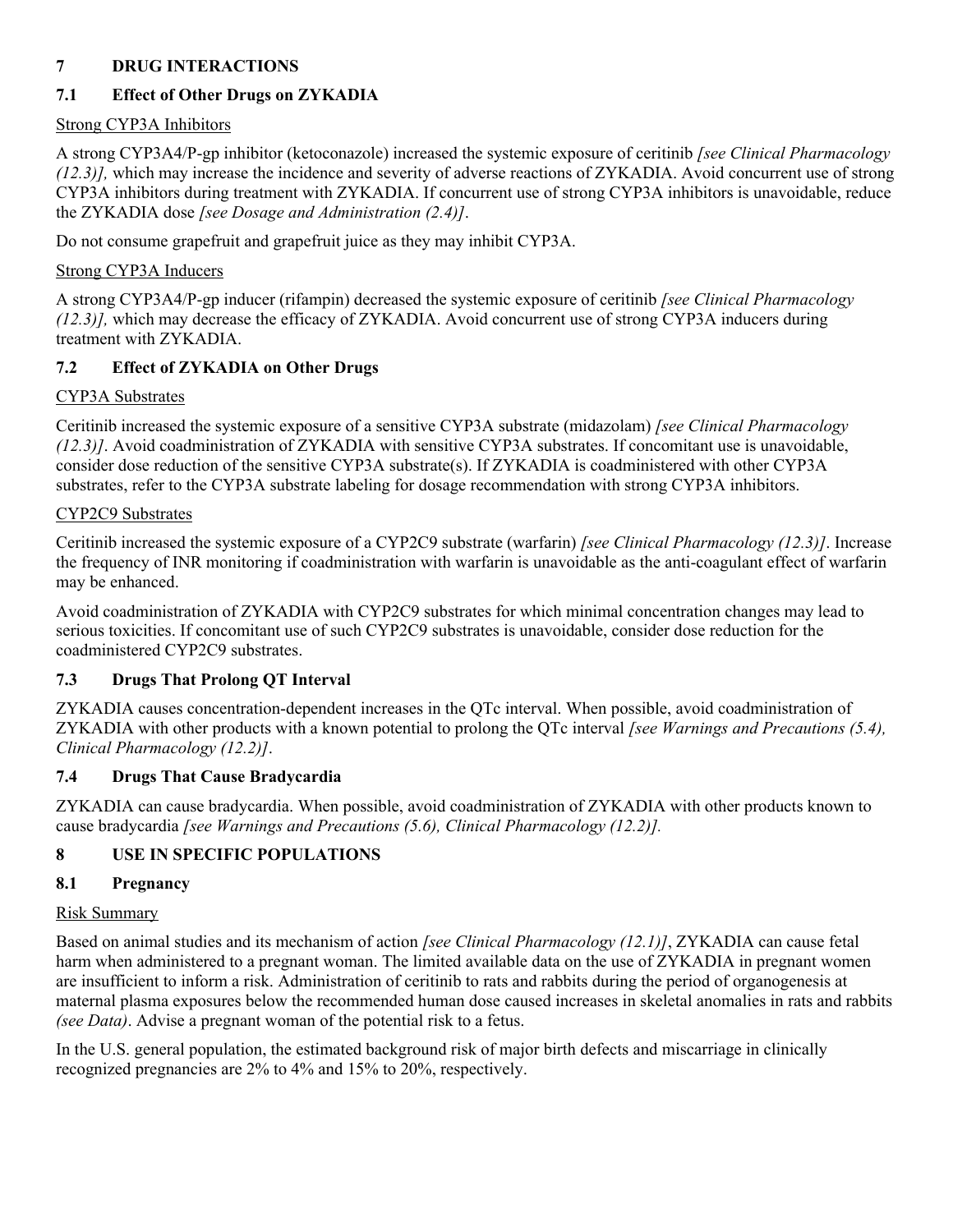## Data

## *Animal Data*

In an embryo-fetal development study in which pregnant rats were administered daily doses of ceritinib during organogenesis, dose-related skeletal anomalies were observed at doses as low as 50 mg/kg (less than 0.5-fold the human exposure by AUC at the recommended dose). Findings included delayed ossifications and skeletal variations.

In pregnant rabbits administered ceritinib daily during organogenesis, dose-related skeletal anomalies, including incomplete ossification, were observed at doses equal to or  $> 2$  mg/kg/day (approximately 0.015-fold the human exposure by AUC at the recommended dose). A low incidence of visceral anomalies, including absent or malpositioned gallbladder and retroesophageal subclavian cardiac artery, was observed at doses equal to or  $> 10 \text{ mg/kg/day}$  (approximately 0.13-fold the human exposure by AUC at the recommended dose). Maternal toxicity and abortion occurred in rabbits at doses of 35 mg/kg or greater. In addition, embryolethality was observed in rabbits at a dose of 50 mg/kg.

## <span id="page-10-1"></span>**8.2 Lactation**

## Risk Summary

There are no data regarding the presence of ceritinib or its metabolites in human milk, the effects of ceritinib on the breastfed child or its effects on milk production. Because of the potential for serious adverse reactions in breastfed children, advise women not to breastfeed during treatment with ZYKADIA and for 2 weeks following completion of therapy.

## <span id="page-10-0"></span>**8.3 Females and Males of Reproductive Potential**

### Pregnancy Testing

Verify pregnancy status in females of reproductive potential prior to initiating ZYKADIA *[see Use in Specific Populations (8.1)]*.

## Contraception

ZYKADIA can cause fetal harm when administered to a pregnant woman *[see Use in Specific Populations (8.1)]*.

### *Females*

Advise females of reproductive potential to use effective contraception during treatment with ZYKADIA and for 6 months following completion of therapy.

## *Males*

Based on the potential for genotoxicity, advise males with female partners of reproductive potential to use condoms during treatment with ZYKADIA and for 3 months following completion of therapy *[see Nonclinical Toxicology (13.1)]*.

## <span id="page-10-3"></span>**8.4 Pediatric Use**

The safety and effectiveness of ZYKADIA in pediatric patients have not been established.

## <span id="page-10-4"></span>**8.5 Geriatric Use**

Of the 925 patients in clinical studies of ZYKADIA, 18% were 65 years or older, while 5% were 75 years or older. No overall differences in safety or effectiveness were observed between these subjects and younger subjects.

## <span id="page-10-2"></span>**8.6 Hepatic Impairment**

For patients with severe hepatic impairment (Child-Pugh C), reduce the dose of ZYKADIA *[see Dosage and Administration (2.5)]*. No dose adjustment is recommended for patients with mild (Child-Pugh A) or moderate (Child-Pugh B) hepatic impairment.

## <span id="page-10-5"></span>**11 DESCRIPTION**

Ceritinib is a kinase inhibitor for oral administration. The molecular formula for ceritinib is  $C_{28}H_{36}N_5O_3CIS$ . The molecular weight is 558.14 g/mol. Ceritinib is described chemically as 5-Chloro-N4-[2-[(1-methylethyl)sulfonyl]phenyl]- N2-[5-methyl-2-(1-methylethoxy)-4-(4-piperidinyl)phenyl]-2,4-pyrimidinediamine.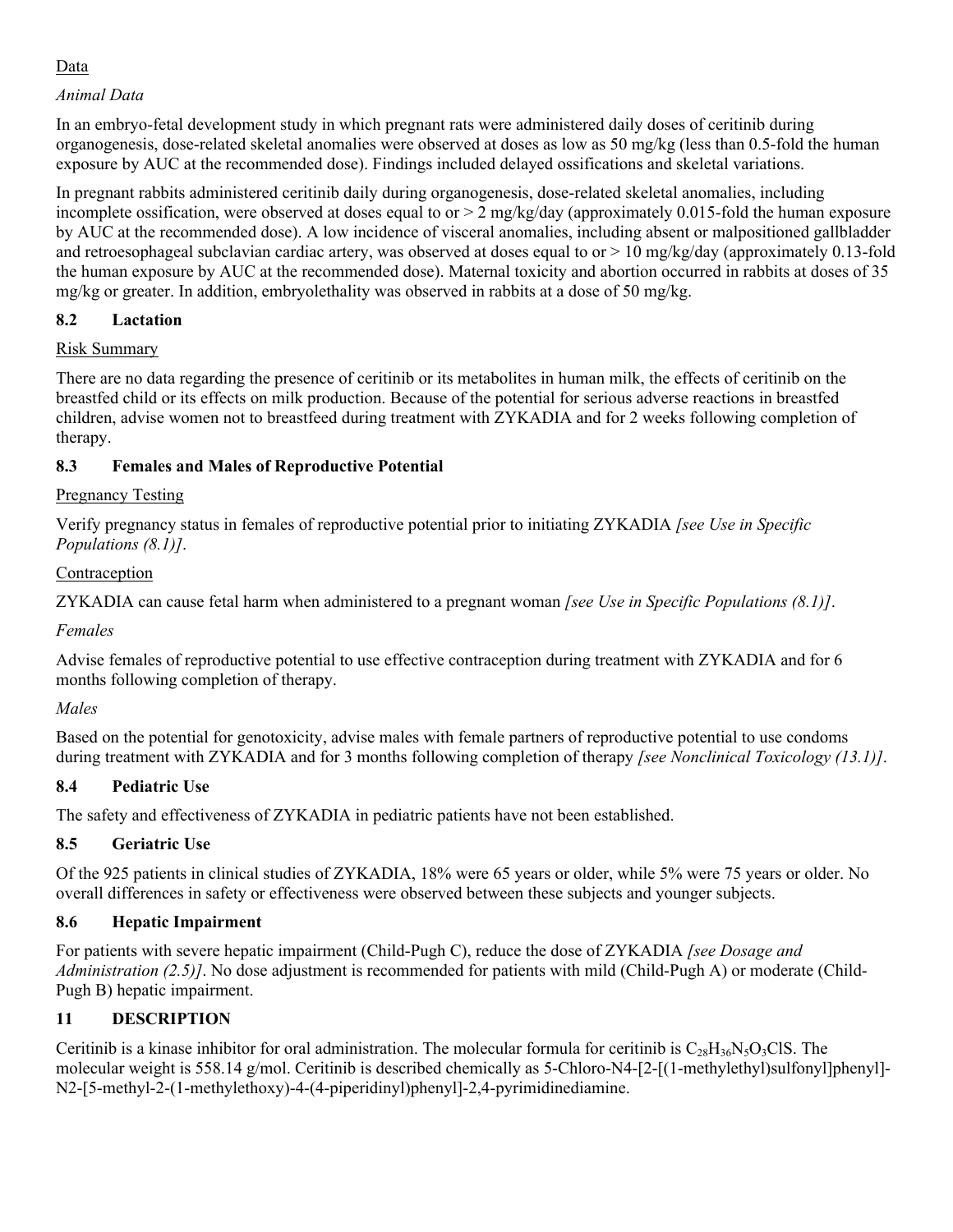The chemical structure of ceritinib is shown below:



Ceritinib is a white to almost white or light yellow powder.

ZYKADIA is supplied as printed hard-gelatin capsules containing 150 mg of ceritinib and the following inactive ingredients: colloidal silicon dioxide, hard gelatin capsule shells, low substituted hydroxypropyl cellulose, magnesium stearate, microcrystalline cellulose, and sodium starch glycolate. The capsule shell is composed of FD&C Blue # 2, gelatin, and titanium dioxide.

ZYKADIA is supplied as film-coated tablets containing 150 mg of ceritinib and the following inactive ingredients: colloidal silicon dioxide, croscarmellose sodium, low-substituted hydroxypropyl cellulose, magnesium stearate, microcrystalline cellulose and povidone. The tablet coating contains FD&C Blue # 2 aluminum lake, hypromellose, polyethylene glycol 4000, talc, and titanium dioxide.

## <span id="page-11-0"></span>**12 CLINICAL PHARMACOLOGY**

### <span id="page-11-1"></span>**12.1 Mechanism of Action**

Ceritinib is a kinase inhibitor. Targets of ceritinib inhibition identified in either biochemical or cellular assays at clinically relevant concentrations include ALK, insulin-like growth factor 1 receptor (IGF-1R), insulin receptor (InsR), and ROS1. Among these, ceritinib is most active against ALK. Ceritinib inhibited autophosphorylation of ALK, ALK-mediated phosphorylation of the downstream signaling protein STAT3, and proliferation of ALK-dependent cancer cells in in vitro and in vivo assays.

Ceritinib inhibited the in vitro proliferation of cell lines expressing EML4-ALK and NPM-ALK fusion proteins and demonstrated dose-dependent inhibition of EML4-ALK-positive NSCLC xenograft growth in mice and rats. Ceritinib exhibited dose-dependent anti-tumor activity in mice bearing EML4-ALK-positive NSCLC xenografts with demonstrated resistance to crizotinib, at concentrations within a clinically relevant range.

### <span id="page-11-2"></span>**12.2 Pharmacodynamics**

### Cardiac Electrophysiology

Twelve of 919 patients (1.3%) treated with ZYKADIA 750 mg once daily under fasted conditions with at least one postbaseline ECG assessment were found to have a QTc > 500 msec and 58 patients (6%) had an increase from baseline QTc > 60 msec. In ASCEND-4, a central tendency analysis of the QTc data at average steady-state concentrations demonstrated that the upper bound of the 2-sided 90% CI for QTc was 15.3 msec at ZYKADIA 750 mg once daily under fasted conditions. A pharmacokinetic/pharmacodynamic analysis suggested concentration-dependent QTc interval prolongation *[see Warnings and Precautions (5.4)]*.

Ten of 925 patients (1.1%) had bradycardia defined as < 50 beats per minute *[see Warnings and Precautions (5.6)]*.

### <span id="page-11-3"></span>**12.3 Pharmacokinetics**

After a single oral administration of ZYKADIA in patients, AUC and  $C_{\text{max}}$  increased dose proportionally over 50 mg to 750 mg under fasted conditions.

Following ZYKADIA 750 mg once daily under fasted conditions, steady state was reached by 15 days with a geometric mean accumulation ratio of 6.2 after 3 weeks. Systemic exposure increased in a greater than dose proportional manner after repeat doses of 50 mg to 750 mg once daily under fasted conditions.

## Absorption

After a single oral administration of ZYKADIA in patients, peak plasma levels  $(C_{max})$  of ceritinib were achieved around 4 to 6 hours.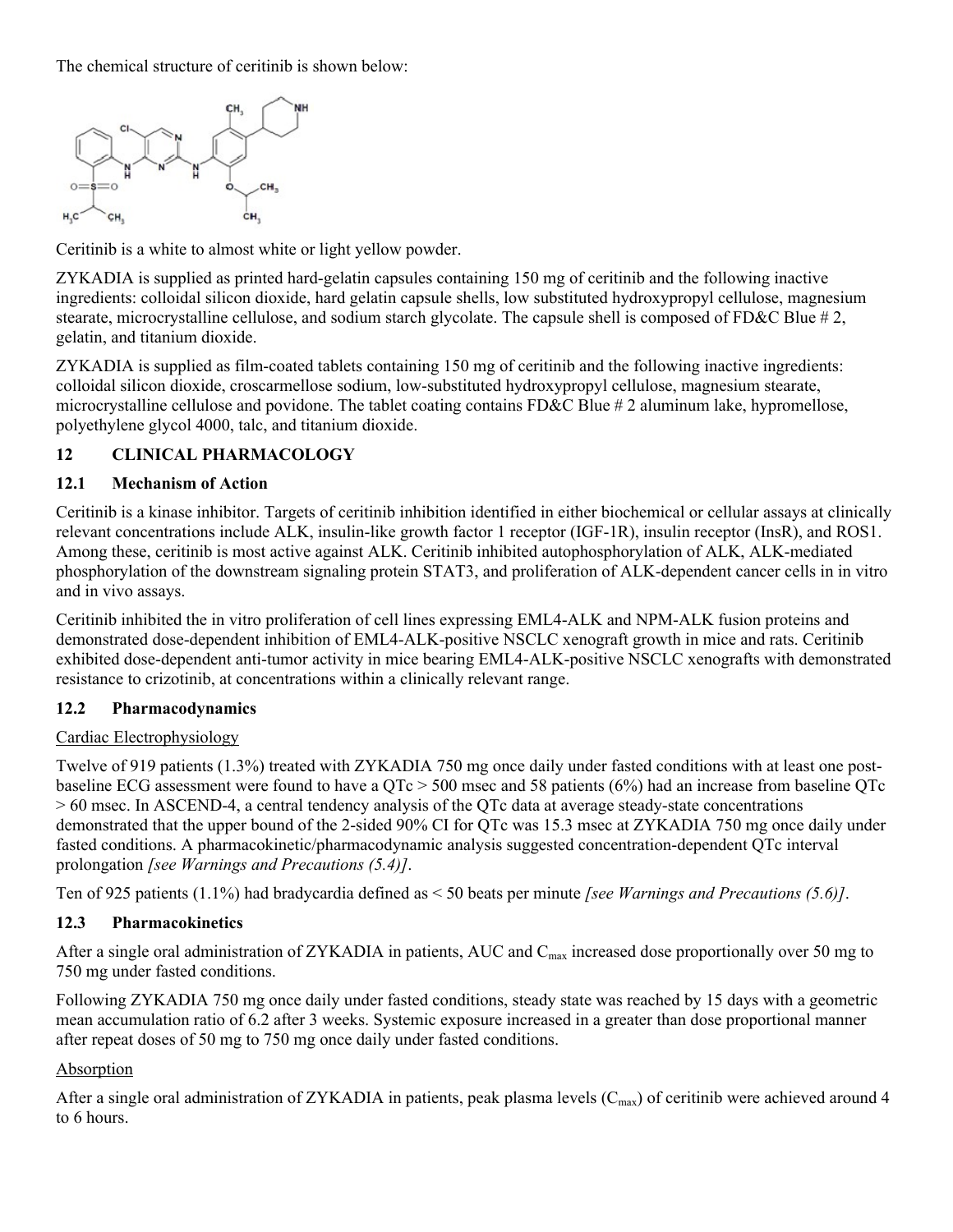## *Food Effect*

A food effect study conducted in healthy subjects with a single 500 mg dose of ZYKADIA capsules showed that a high-fat meal (containing approximately 1000 calories and 58 grams of fat) increased ceritinib AUC by 73% and C<sub>max</sub> by 41% and a low‐fat meal (containing approximately 330 calories and 9 grams of fat) increased ceritinib AUC by 58% and  $C_{\text{max}}$  by 43% as compared with the fasted conditions.

A food effect study conducted in healthy subjects with a single 750 mg dose of ZYKADIA tablets showed that a high‐fat meal (containing approximately 1000 calories and 58 grams of fat) increased ceritinib AUC by 64% and C<sub>max</sub> by 58% and a low-fat meal (containing approximately 330 calories and 9 grams of fat) increased ceritinib AUC by 39% and  $C_{\text{max}}$  by 42% as compared with the fasted conditions.

### *Dose Optimization Study: Dosing Regimen of 450 mg Daily With Food*

In a dose optimization study (ASCEND-8) in patients receiving 450 mg dose of ZYKADIA capsules daily with food (approximately 100 to 500 calories and 1.5 to 15 grams of fat) or 750 mg daily under fasted conditions, there was no clinically meaningful difference in the systemic steady-state exposure of ceritinib (AUC) between the 450 mg with food arm and the 750 mg fasted arm.

#### Distribution

Ceritinib is 97% bound to human plasma proteins, independent of drug concentration. The geometric mean apparent volume of distribution ( $V<sub>d</sub>/F$ ) is 4230 L following a single 750 mg ZYKADIA dose under fasted conditions in patients. Ceritinib also has a slight preferential distribution to red blood cells, relative to plasma, with a mean in vitro blood-toplasma ratio of 1.35.

#### Elimination

Following a single 750 mg ZYKADIA dose under fasted conditions, the geometric mean apparent plasma terminal halflife  $(t_{1/2})$  of ceritinib was 41 hours in patients. Ceritinib demonstrates nonlinear PK over time. The geometric mean apparent clearance (CL/F) of ceritinib was lower at steady state (33.2 L/h) after 750 mg daily dosing than after a single 750 mg dose (88.5 L/h).

*Metabolism:* In vitro studies demonstrated that CYP3A was the major enzyme involved in the metabolic clearance of ceritinib. Following oral administration of a single 750 mg radiolabeled dose under fasted conditions, ceritinib was the main circulating component (82%) in human plasma.

*Excretion:* Following oral administration of a single 750 mg radiolabeled dose under fasted conditions, 92% of the administered dose was recovered in the feces (with 68% as unchanged parent compound) while 1.3% of the administered dose was recovered in the urine.

#### Specific Populations

Age, sex, race, body weight, and mild-to-moderate renal impairment (CLcr 30 to < 90 mL/min estimated with Cockcroft-Gault) has no clinically important effect on the systemic exposure of ceritinib based on population pharmacokinetic analyses. Patients with severe renal impairment (CLcr < 30 mL/min) were not included in the clinical trial.

*Patients with Hepatic Impairment:* Following a single 750 mg ZYKADIA dose under fasted conditions, the geometric mean systemic exposure (AUC<sub>0-INF</sub>) of ceritinib was increased by 66% and unbound ceritinib  $AUC_{0-INF}$  was increased by 108% in subjects with severe (Child-Pugh C) hepatic impairment compared to subjects with normal hepatic function *[see Dosage and Administration (2.5)]*. Total and unbound systemic exposure of ceritinib were similar in subjects with mild (Child-Pugh A) to moderate (Child-Pugh B) hepatic impairment compared to subjects with normal hepatic function.

### Drug Interaction Studies

*Effect of Strong CYP3A/P-gp Inhibitors on Ceritinib:* Coadministration of a single 450 mg ZYKADIA dose under fasted conditions with ketoconazole (a strong CYP3A/P-gp inhibitor) for 14 days increased ceritinib AUC by 2.9-fold and C<sub>max</sub> by 22%. The steady-state AUC of ceritinib at a dose of 450 mg once daily under fasted conditions with ketoconazole for 14 days was predicted to be similar to the steady-state AUC of ceritinib at a dose of 750 mg alone under fasted conditions.

*Effect of Strong CYP3A/P-gp Inducers on Ceritinib:* Coadministration of a single 750 mg ZYKADIA dose under fasted conditions with rifampin (a strong CYP3A/P-gp inducer) for 14 days decreased ceritinib AUC by 70% and C<sub>max</sub> by 44%.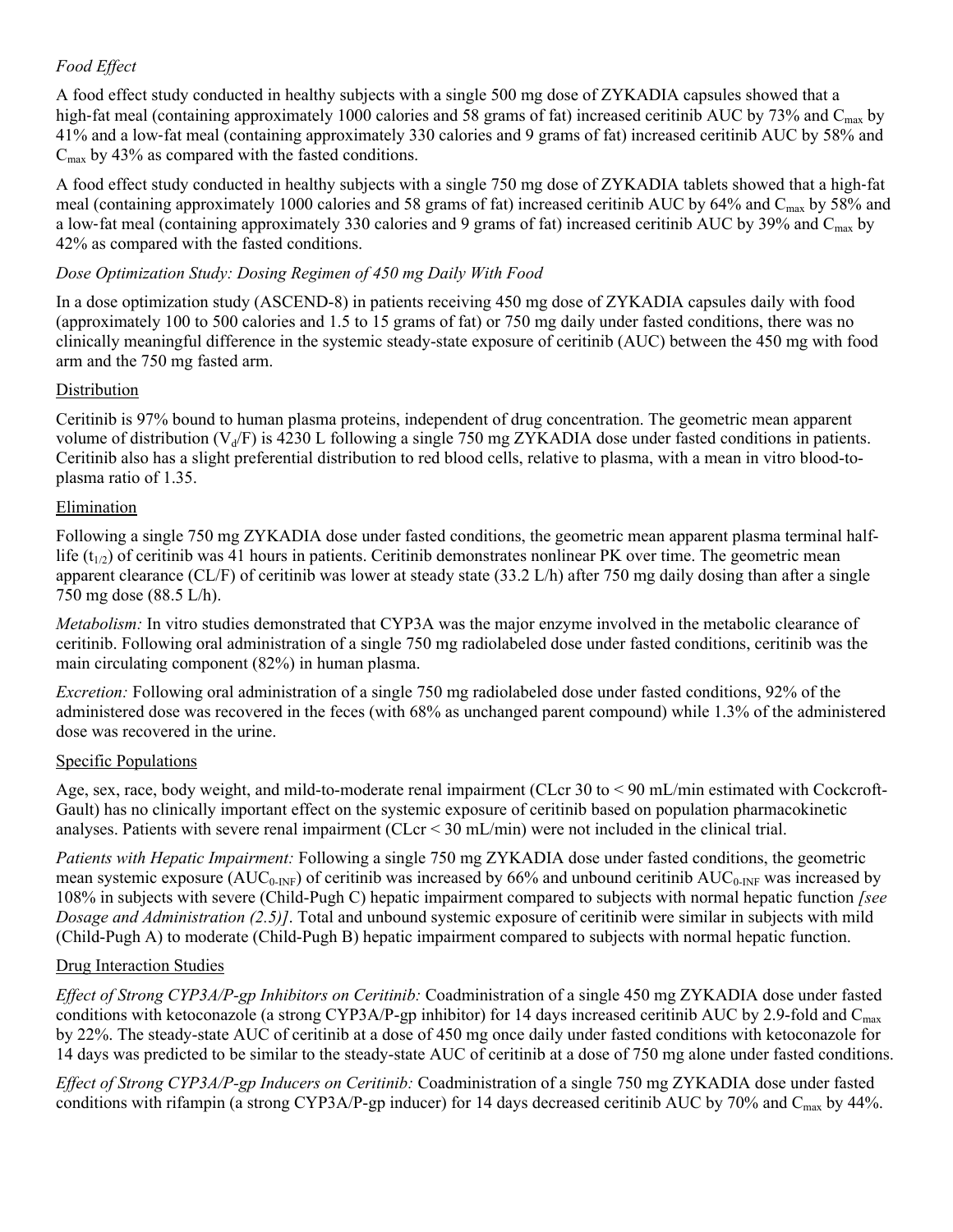*Effect of Ceritinib on CYP3A Substrates:* Coadministration of a single dose of midazolam (a sensitive CYP3A substrate) following 3 weeks of ZYKADIA (750 mg daily under fasted conditions) increased the midazolam AUC by 5.4-fold and Cmax by 1.8-fold compared to midazolam administered alone *[see Drug Interactions (7.2)]*.

*Effect of Ceritinib on CYP2C9 Substrates:* Coadministration of a single dose of warfarin (a CYP2C9 substrate) following 3 weeks of ZYKADIA (750 mg daily under fasted conditions) increased the S-warfarin AUC by 54% with no change in Cmax compared to warfarin administered alone *[see Drug Interactions (7.2)]*.

*Effect of Acid Reducing Agents on Ceritinib:* Coadministration of a single 750 mg ZYKADIA dose under fasted conditions with a proton pump inhibitor (esomeprazole) for 6 days in healthy subjects decreased ceritinib AUC by 76% and Cmax by 79%; however, coadministration of a single 750 mg ZYKADIA dose under fasted conditions with proton pump inhibitors for 6 days in a subgroup of patients from ASCEND-1 suggested less effect on ceritinib exposure than that observed in healthy subjects as AUC decreased by 30% and Cmax decreased by 25% and no clinically meaningful effect on ceritinib exposure was observed at steady-state.

*Effect of Transporters on Ceritinib Disposition:* Ceritinib is a substrate of efflux transporter P-gp, but is not a substrate of BCRP, MRP2, OCT1, OAT2, or OATP1B1 in vitro.

*Effect of Ceritinib on Transporters:* Based on in vitro data, ceritinib is unlikely to inhibit P-gp, BCRP, MRP2, OATP1B1, OATP1B3, OAT1, OAT3, OCT1, or OCT2 at clinical concentrations.

## <span id="page-13-0"></span>**13 NONCLINICAL TOXICOLOGY**

## <span id="page-13-1"></span>**13.1 Carcinogenesis, Mutagenesis, Impairment of Fertility**

Carcinogenicity studies have not been performed with ceritinib.

Ceritinib was not mutagenic in vitro in the bacterial reverse mutation (Ames) assay but induced numerical aberrations (aneugenic) in the in vitro cytogenetic assay using human lymphocytes, and micronuclei in the in vitro micronucleus test using TK6 cells. Ceritinib was not clastogenic in the in vivo rat micronucleus assay.

There are no data on the effect of ceritinib on human fertility. Fertility/early embryonic development studies were not conducted with ceritinib. There were no adverse effects on male or female reproductive organs in general toxicology studies conducted in monkeys and rats at exposures  $\geq 0.5$ - and 1.5-fold, respectively, of the human exposure by AUC at the recommended dose.

## <span id="page-13-2"></span>**13.2 Animal Toxicology and/or Pharmacology**

Target organs in nonclinical animal models included, but were not limited to, the pancreas, biliopancreatic/bile ducts, gastrointestinal tract, and liver. Pancreatic focal acinar cell atrophy was observed in rats at 1.5-fold the human exposure by AUC at the recommended dose. Biliopancreatic duct and bile duct necrosis was observed in rats at exposures  $\geq$  5% of the human exposure by AUC at the recommended dose. Bile duct inflammation and vacuolation were also noted in monkeys at exposures  $\geq 0.5$ -fold the human exposure by AUC at the recommended dose. Frequent minimal necrosis and hemorrhage of the duodenum was exhibited in monkeys at 0.5-fold the human exposure by AUC, and in rats at an exposure similar to that observed clinically.

Ceritinib crossed the blood brain barrier in rats with a brain-to-blood exposure  $(AUC_{inf})$  ratio of approximately 15%.

## <span id="page-13-3"></span>**14 CLINICAL STUDIES**

## <span id="page-13-4"></span>**14.1 Previously Untreated ALK-Positive Metastatic NSCLC**

The efficacy of ZYKADIA for the treatment of patients with ALK-positive NSCLC who had not received prior systemic therapy for metastatic disease was evaluated in an open-label, randomized, active-controlled, multicenter study (ASCEND-4, NCT01828099). Patients were required to have World Health Organization (WHO) performance status 0-2 and ALK-positive NSCLC as identified by the VENTANA ALK (D5F3) CDx Assay. Neurologically stable patients with central nervous system (CNS) metastases that did not require increasing doses of steroids to manage CNS symptoms were permitted to enroll. Patients with uncontrolled diabetes mellitus; a history of ILD or interstitial pneumonitis; or a history of pancreatitis, or increased amylase, or lipase that was due to pancreatic disease were not eligible.

The major efficacy outcome measure was progression-free survival (PFS) as determined by Blinded Independent Review Committee (BIRC) according to RECIST v1.1. Additional efficacy outcome measures were overall survival (OS), overall response rate (ORR) and duration of response (DOR) determined by BIRC, overall intracranial response rate (OIRR), duration of intracranial response (DOIR) determined by BIRC neuro-radiologist, and patient reported outcomes.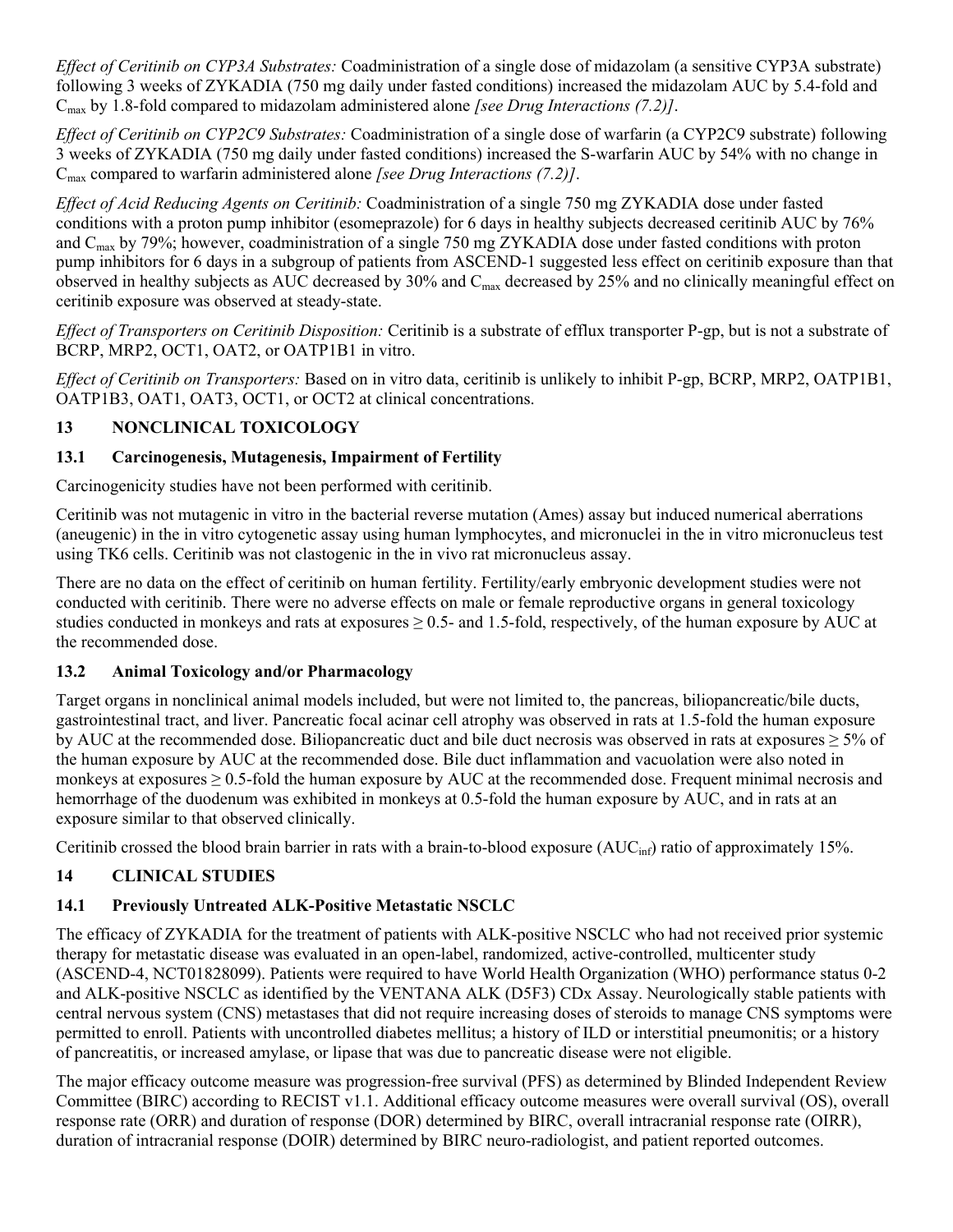Patients were randomized 1:1 to receive ZYKADIA 750 mg orally daily under fasted conditions or chemotherapy and maintenance chemotherapy. Randomization was stratified by WHO performance status, prior adjuvant/neoadjuvant chemotherapy and presence or absence of brain metastases. Patients randomized to chemotherapy received pemetrexed (500 mg/m<sup>2</sup>) and investigator's choice of cisplatin (75 mg/m<sup>2</sup>) or carboplatin (AUC of 5 - 6 mg\*min/mL) administered on Day 1 of each 21-day cycle for a maximum of 4 cycles followed by pemetrexed (500 mg/m<sup>2</sup>) every 21 days. Treatment in both arms was continued until disease progression or unacceptable toxicity.

The study population characteristics were: 57% female, median age 54 years (range, 22 to 81 years), 22% age 65 years or older, 54% white, 42% Asian, 2% black, and 2% other races. The majority of patients had adenocarcinoma (97%) and never smoked (61%). CNS metastases were present in  $32\%$  (n = 121) of patients. Approximately half (n = 55) had measurable CNS metastases as determined by BIRC neuro-radiologist and  $71\%$  (n = 39) of these patients received no prior intracranial radiotherapy. Of those randomized to chemotherapy, 43% received ZYKADIA as the next antineoplastic therapy after platinum-based chemotherapy.

Efficacy results from ASCEND-4 are summarized in Table 7 and Figure 1.

| <b>Efficacy Parameter</b>                                                                                                                                                                                                                                                                                                                                                                                                                                                                                                                                               | <b>ZYKADIA</b><br>$(N = 189)$ | Chemotherapy<br>$(N = 187)$ |  |
|-------------------------------------------------------------------------------------------------------------------------------------------------------------------------------------------------------------------------------------------------------------------------------------------------------------------------------------------------------------------------------------------------------------------------------------------------------------------------------------------------------------------------------------------------------------------------|-------------------------------|-----------------------------|--|
| <b>Progression-Free Survival</b>                                                                                                                                                                                                                                                                                                                                                                                                                                                                                                                                        |                               |                             |  |
| Number of events, $n$ $(\%)$                                                                                                                                                                                                                                                                                                                                                                                                                                                                                                                                            | 89 (47%)                      | $113(60\%)$                 |  |
| Progressive disease, $n$ (%)                                                                                                                                                                                                                                                                                                                                                                                                                                                                                                                                            | 79 (42%)                      | 105 (56%)                   |  |
| Death, $n$ $(\%)$                                                                                                                                                                                                                                                                                                                                                                                                                                                                                                                                                       | 10(5%)                        | 8(4%)                       |  |
| Median PFS in months (95% CI)                                                                                                                                                                                                                                                                                                                                                                                                                                                                                                                                           | 16.6(12.6, 27.2)              | 8.1(5.8, 11.1)              |  |
| Hazard ratio (95% CI) <sup>a</sup>                                                                                                                                                                                                                                                                                                                                                                                                                                                                                                                                      | 0.55(0.42, 0.73)              |                             |  |
| P-value <sup>b</sup>                                                                                                                                                                                                                                                                                                                                                                                                                                                                                                                                                    | ${}< 0.0001$                  |                             |  |
| <b>Overall Response Rate</b>                                                                                                                                                                                                                                                                                                                                                                                                                                                                                                                                            |                               |                             |  |
| Overall response rate, % $(95\% \text{ CI})^c$                                                                                                                                                                                                                                                                                                                                                                                                                                                                                                                          | 73 (66, 79)                   | 27(21, 34)                  |  |
| Complete response, %                                                                                                                                                                                                                                                                                                                                                                                                                                                                                                                                                    |                               | $\boldsymbol{0}$            |  |
| Partial response, %                                                                                                                                                                                                                                                                                                                                                                                                                                                                                                                                                     | 72                            | 27                          |  |
| <b>Duration of Response</b>                                                                                                                                                                                                                                                                                                                                                                                                                                                                                                                                             |                               |                             |  |
| Number of responders                                                                                                                                                                                                                                                                                                                                                                                                                                                                                                                                                    | $n = 137$                     | $n = 50$                    |  |
| Median in months (95% CI)                                                                                                                                                                                                                                                                                                                                                                                                                                                                                                                                               | 23.9 (16.6, NE)               | 11.1(7.8, 16.4)             |  |
| Abbreviations: BIRC, Blinded Independent Review Committee; CI, confidence interval; NE, not estimable.<br><sup>a</sup> Cox proportional hazards model stratified by brain metastases (absence vs. presence), WHO performance status (0 vs. $\geq$ 1), and prior<br>adjuvant chemotherapy (absence vs. presence).<br>${}^{\text{b}}$ Log-rank test stratified by brain metastases (absence vs. presence), WHO performance status (0 vs. $\geq$ 1), and prior adjuvant<br>chemotherapy (absence vs. presence).<br><sup>c</sup> Clopper and Pearson exact binomial 95% CI. |                               |                             |  |

### **Table 7: Efficacy Results by BIRC Assessment in ASCEND-4**

There was no significant difference in OS in a pre-specified interim analysis conducted at 42% of the events required for the final analysis.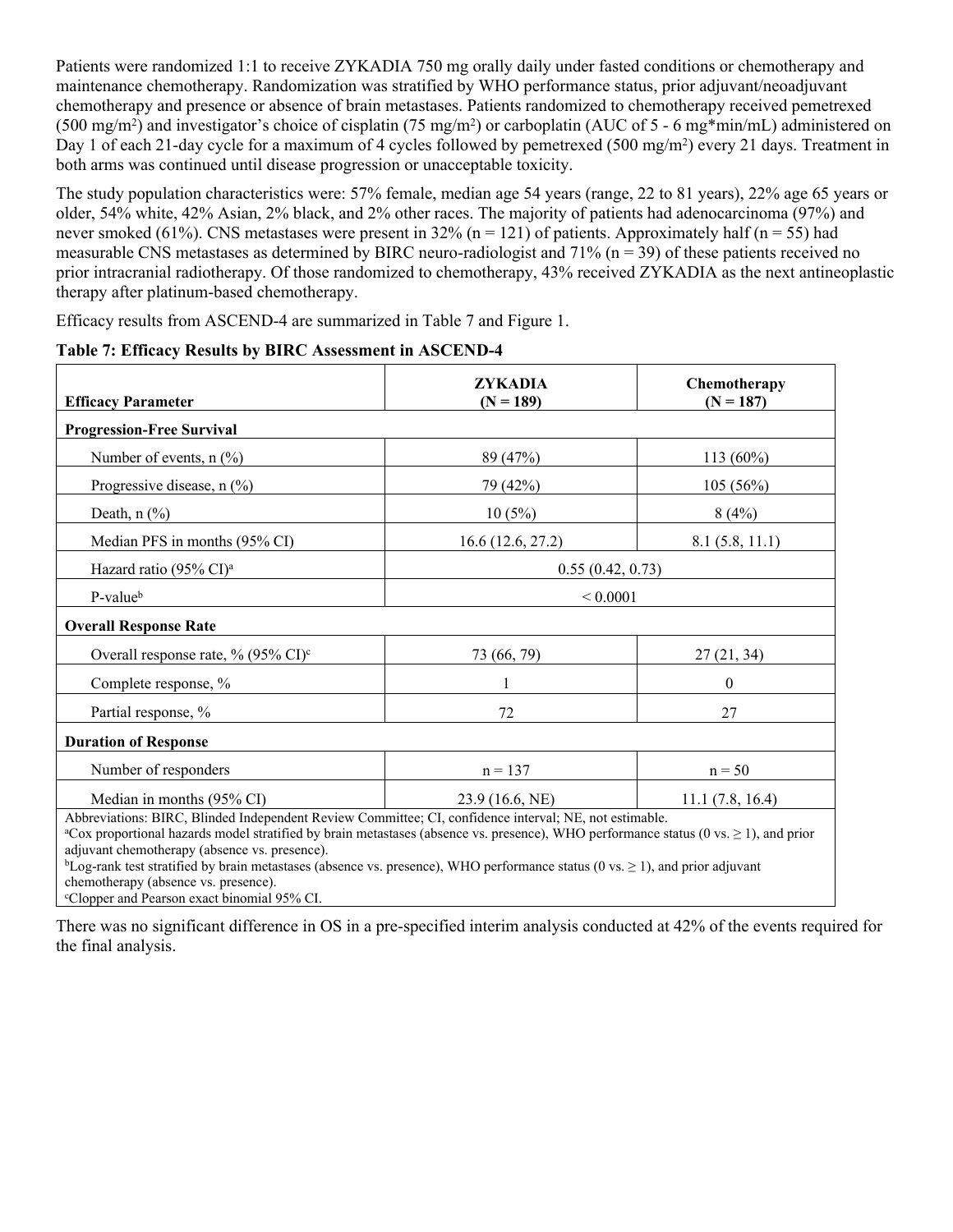



Antitumor activity of ZYKADIA in the brain was assessed in patients with measurable disease as determined by the BIRC neuro-radiologist at baseline  $(N = 55)$  according to RECIST 1.1.

**Table 8: BIRC Assessed CNS Responses in Patients With Measurable CNS Lesions in ASCEND-4**

| <b>Intracranial Tumor Response Assessment</b>                                                                                          | <b>ZYKADIA</b><br>$(N = 28)$ | <b>Chemotherapy</b><br>$(N = 27)$ |
|----------------------------------------------------------------------------------------------------------------------------------------|------------------------------|-----------------------------------|
| Overall intracranial response rate,                                                                                                    |                              |                                   |
| $\%$ (95% CI) <sup>a</sup>                                                                                                             | 57% (37, 76)                 | $22\% (9, 42)$                    |
| Complete response, %                                                                                                                   | $7\%$                        | $7\%$                             |
| Partial response, %                                                                                                                    | 50%                          | 15%                               |
| <b>Duration of Intracranial Response</b>                                                                                               |                              |                                   |
| Number of responders                                                                                                                   | $n = 16$                     | $n = 6$                           |
| Median in months $(95\% \text{ CI})$                                                                                                   | 16.6(8.1, NE)                | $NE$ $(1.5, NE)$                  |
| Abbreviations: BIRC, Blinded Independent Review Committee; CI, confidence interval; CNS, central nervous system; NE,<br>not estimable. |                              |                                   |
| <sup>a</sup> Clopper and Pearson exact binomial 95% CI.                                                                                |                              |                                   |

Exploratory analyses of patient-reported outcome measures suggested a delay in time to development of or worsening of shortness of breath in patients treated with ZYKADIA as compared to chemotherapy. The patient-reported delay in onset or worsening of shortness of breath may be an overestimation, because patients were not blinded to treatment assignment.

### <span id="page-15-0"></span>**14.2 Previously Treated ALK-Positive Metastatic NSCLC**

The efficacy of ZYKADIA was evaluated in a multicenter, single-arm, open-label clinical trial (ASCEND-1, NCT01283516). A total of 163 patients with metastatic ALK-positive NSCLC who progressed while receiving or were intolerant to crizotinib were enrolled. The major efficacy outcome measure was objective response rate (ORR) according to RECIST v1.0 as evaluated by both investigators and BIRC. Duration of response was an additional outcome measure. All patients received ZYKADIA at a dose of 750 mg once daily under fasted conditions.

The study population characteristics were: median age 52 years, age less than 65 (87%), female (54%), White (66%), Asian (29%), never or former smoker (97%), ECOG PS 0 or 1 (87%), progression on previous crizotinib (91%), number of prior therapies 2 or more (84%), and adenocarcinoma histology (93%). Sites of extra-thoracic metastases included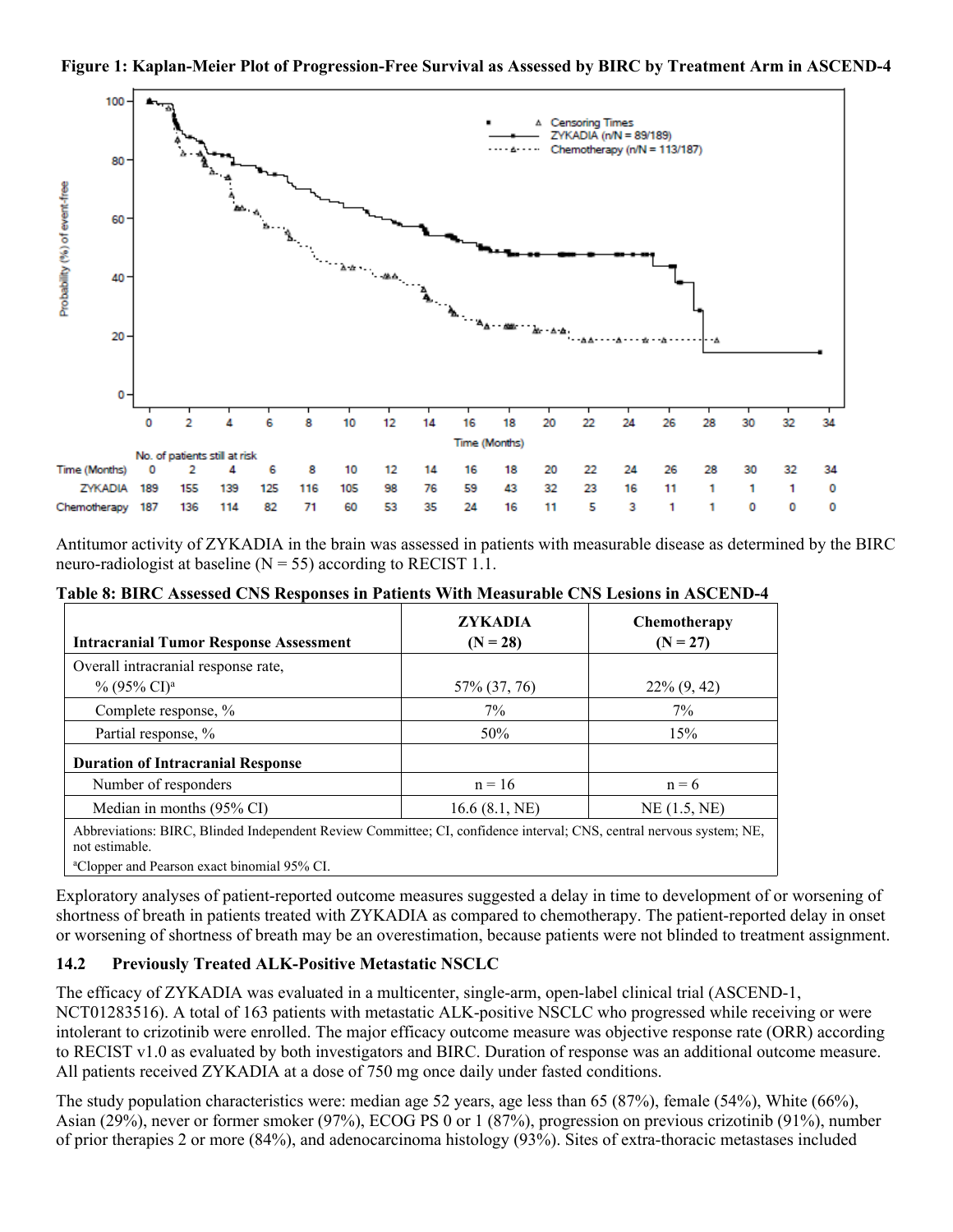brain (60%), liver (42%), and bone (42%). ALK-positivity was verified retrospectively by review of local test results for 99% of patients.

Efficacy results from ASCEND-1 are summarized in Table 9.

| <b>Efficacy Parameter</b>                                                                                                                                                                           | Investigator<br><b>Assessment</b><br>$(N = 163)$ | <b>BIRC</b><br><b>Assessment</b><br>$(N = 163)$ |  |
|-----------------------------------------------------------------------------------------------------------------------------------------------------------------------------------------------------|--------------------------------------------------|-------------------------------------------------|--|
| Overall response rate, %<br>$(95\% \text{ CI})$                                                                                                                                                     | 55%<br>(47, 62)                                  | 44%<br>(36, 52)                                 |  |
| Complete response, %                                                                                                                                                                                | 1.2%                                             | $2.5\%$                                         |  |
| Partial response, %                                                                                                                                                                                 | 53%                                              | 41%                                             |  |
| Duration of response, median (months)<br>$(95\% \text{ CI})$                                                                                                                                        | 7.4<br>(5.4, 10.1)                               | 7.1<br>(5.6, NE)                                |  |
| Abbreviations: BIRC, Blinded Independent Review Committee; CI, confidence interval; NE, not estimable.<br><sup>1</sup> Overall response rate and duration of response determined by RECIST $v1.0$ . |                                                  |                                                 |  |

## **Table 9: Overall Response Rate and Duration of Response<sup>1</sup> in ASCEND-1**

The analysis by the BIRC assessment was similar to the analysis by the investigator assessment.

## <span id="page-16-0"></span>**16 HOW SUPPLIED/STORAGE AND HANDLING**

### ZYKADIA 150 mg capsules

Hard gelatin capsule with opaque blue cap and opaque white body; opaque blue cap marked in black ink with "LDK 150MG", opaque white body marked in black ink with "NVR". Available in:

Bottles of 70 capsules………………………………………………………………………………. NDC 0078-0640-70

Store at 20°C to 25°C (68°F to 77°F); excursions permitted between 15°C to 30°C (59°F to 86°F) [see USP Controlled Room Temperature].

### ZYKADIA 150 mg tablets

Film-coated tablet, light blue, round, biconvex with beveled edges, without score, debossed with "NVR" on one side and "ZY1" on the other side. Available in:

Bottles of 84 tablets…………………………………………………………………………………. NDC 0078-0694-84

Store at 20°C to 25°C (68°F to 77°F); excursions permitted between 15°C to 30°C (59°F to 86°F) [see USP Controlled Room Temperature]*.*

## <span id="page-16-1"></span>**17 PATIENT COUNSELING INFORMATION**

Advise the patient to read the FDA-approved patient labeling (Patient Information)*.*

### Gastrointestinal Adverse Reactions

Inform patients that diarrhea, nausea, vomiting, and abdominal pain are the most commonly reported gastrointestinal adverse reactions. Inform patients of supportive care options, such as antiemetic and anti-diarrheal medications. Advise patients to contact their healthcare provider for severe or intolerable gastrointestinal symptoms. Inform patients that if vomiting occurs during the course of treatment, they should not take an additional dose, but should continue with the next scheduled dose of ZYKADIA *[see Warnings and Precautions (5.1)]*.

### Hepatotoxicity

Inform patients of the signs and symptoms of hepatotoxicity. Advise patients to contact their healthcare provider immediately for signs or symptoms of hepatotoxicity *[see Warnings and Precautions (5.2)].*

### Interstitial Lung Disease/Pneumonitis

Inform patients of the risks of severe or fatal ILD/pneumonitis. Advise patients to contact their healthcare provider immediately to report new or worsening respiratory symptoms *[see Warnings and Precautions (5.3)]*.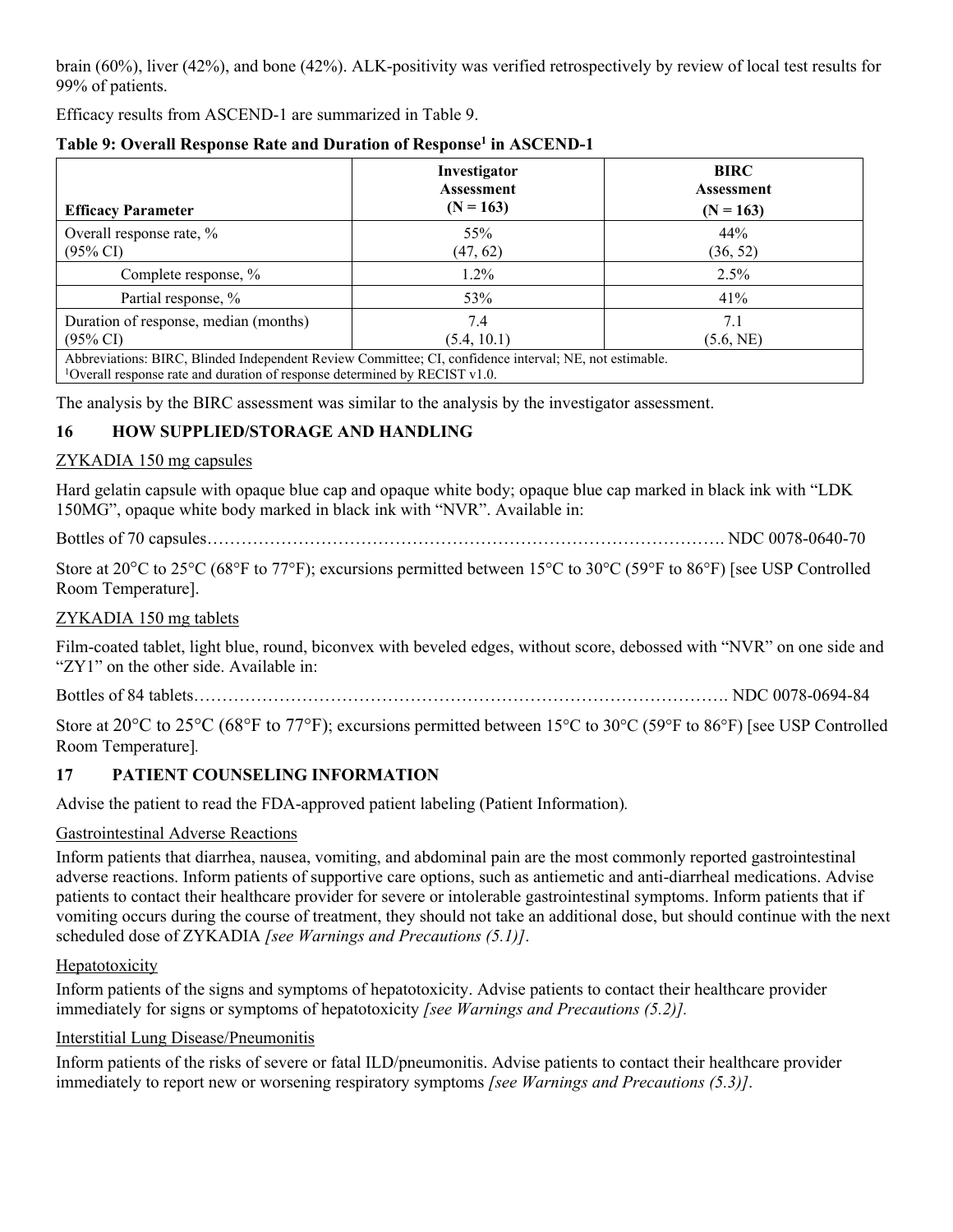### Arrhythmias

Inform patients of the risks of QTc interval prolongation and bradycardia. Advise patients to contact their healthcare provider immediately to report new chest pain or discomfort, changes in heartbeat, palpitations, dizziness, lightheadedness, fainting, and changes in or new use of heart or blood pressure medications *[see Warnings and Precautions (5.4, 5.6)].*

## Hyperglycemia

Inform patients of the signs and symptoms of hyperglycemia. Advise patients to contact their healthcare provider immediately for signs or symptoms of hyperglycemia *[see Warnings and Precautions (5.5)]*.

#### **Pancreatitis**

Inform patients of the signs and symptoms of pancreatitis and the need to monitor lipase and amylase levels prior to the start of treatment and periodically thereafter as clinically indicated *[see Warnings and Precautions (5.7)]*.

#### Photosensitivity

Inform patients of the signs and symptoms of photosensitivity. Advise patients to avoid prolonged sun exposure and to use sunscreen or protective clothing during treatment with ZYKADIA *[see Adverse Reactions (6.1)].*

#### Embryo-Fetal Toxicity

- Advise pregnant women and females of reproductive potential of the potential risk to a fetus and to inform their healthcare provider of a known or suspected pregnancy *[see Warnings and Precautions (5.8), Use in Specific Populations (8.3)]*.
- Advise females of reproductive potential to use effective contraception during treatment with ZYKADIA and for 6 months following completion of therapy *[see Use in Specific Populations (8.3)]*.
- Advise males with female partners of reproductive potential to use condoms during treatment with ZYKADIA and for 3 months following completion of therapy *[see Use in Specific Populations (8.3), Nonclinical Toxicology (13.1)]*.

#### Lactation

Advise women not to breastfeed during treatment with ZYKADIA and for 2 weeks following completion of therapy *[see Use in Specific Populations (8.2)].*

#### Drug Interactions

Inform patients not to consume grapefruit and grapefruit juice during treatment with ZYKADIA *[see Drug Interactions (7.1)]*.

#### Dosing Instructions

Advise patients to take ZYKADIA with food *[see Dosage and Administration (2.2)]*. Advise patients to make up a missed dose of ZYKADIA unless the next dose is due within 12 hours *[see Dosage and Administration (2.2)]*.

Distributed by: Novartis Pharmaceuticals Corporation East Hanover, New Jersey 07936

© Novartis

T2021-132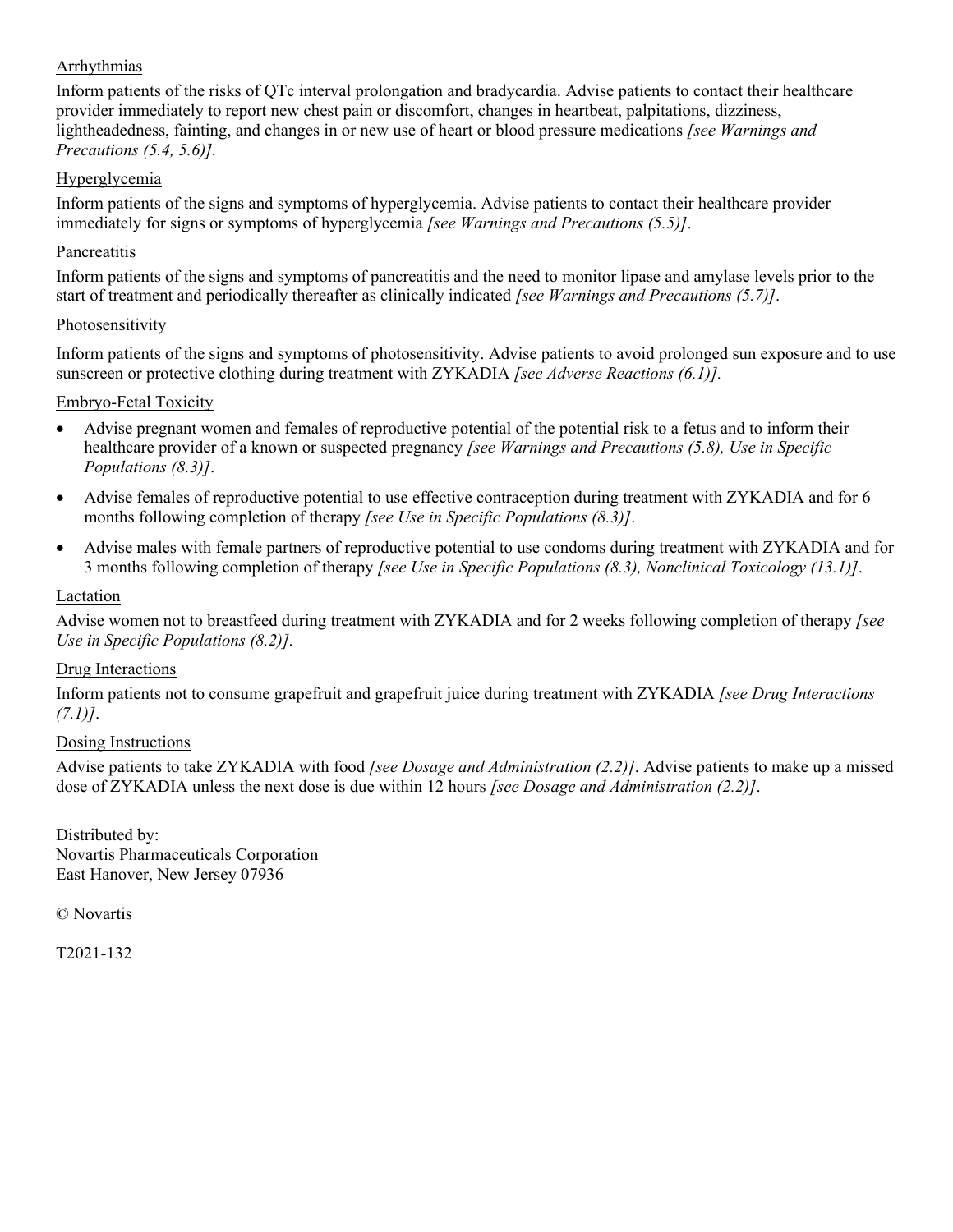#### **PATIENT INFORMATION ZYKADIA® (zye kaye' dee ah) (ceritinib) capsules (ceritinib) tablets**

Read this Patient Information leaflet that comes with ZYKADIA before you start taking it and each time you get a refill. There may be new information. This information does not take the place of talking to your healthcare provider about your medical condition or treatment.

# **What is the most important information I should know about ZYKADIA?**

## **ZYKADIA may cause serious side effects, including:**

**Stomach and intestinal (gastrointestinal) problems.** ZYKADIA may cause stomach and intestinal problems, including diarrhea, nausea, vomiting, and stomach-area pain. Follow your healthcare provider's instructions about taking medicines to help with these symptoms. Call your healthcare provider for advice if your symptoms are severe or cannot be tolerated.

**Liver problems.** ZYKADIA may cause liver injury. Your healthcare provider should do blood tests at least every month to check your liver during treatment with ZYKADIA. Tell your healthcare provider right away if you get any of the following:

- 
- your skin or the whites of your eyes turn yellow you have nausea or vomiting
- 
- 
- you feel tired **you have itchy skin** 
	-
- you have a decreased appetite **you have pain on the right side of your stomach-area**
- your urine turns dark or brown (tea color) you bleed or bruise more easily than normal

**Lung problems (pneumonitis).** ZYKADIA may cause severe or life-threatening inflammation of the lungs during treatment that can lead to death. Symptoms may be similar to those symptoms from lung cancer. Tell your healthcare provider right away if you have any new or worsening symptoms, including:

- trouble breathing or shortness of breath cough with or without mucus
	-
- 
- fever **chest pain chest pain**

**Heart problems.** ZYKADIA may cause very slow, very fast, or abnormal heartbeats. Your healthcare provider may check your heart during treatment with ZYKADIA. Tell your healthcare provider right away if you feel new chest pain or discomfort, dizziness or lightheadedness, if you faint, or have abnormal heartbeats. Tell your healthcare provider if you start to take or have any changes in heart or blood pressure medicines.

**See "What are the possible side effects of ZYKADIA?" for more information about side effects.**

## **What is ZYKADIA?**

ZYKADIA is a prescription medicine that is used to treat people with non-small cell lung cancer (NSCLC) that:

- is caused by a defect in a gene called anaplastic lymphoma kinase (ALK), and
- has spread to other parts of the body

It is not known if ZYKADIA is safe and effective in children.

**Before you take ZYKADIA, tell your healthcare provider about all of your medical conditions, including if you:**

- have liver problems
- have diabetes or high blood sugar
- have heart problems, including a condition called long QT syndrome
- have or have had pancreatitis
- are pregnant or plan to become pregnant. ZYKADIA can harm your unborn baby. Females who are able to become pregnant should use an effective method of birth control during treatment with ZYKADIA and for 6 months after stopping ZYKADIA. Talk to your healthcare provider about birth control methods that may be right for you. Tell your healthcare provider right away if you become pregnant or think that you may be pregnant.
	- $\circ$  Males with female partners who are able to become pregnant should use condoms during treatment with ZYKADIA and for 3 months after stopping ZYKADIA.
- are breastfeeding or plan to breastfeed. It is not known if ZYKADIA passes into your breast milk. Do not breastfeed during treatment with ZYKADIA and for 2 weeks after stopping ZYKADIA.

**Tell your healthcare provider about all the medicines you take, including** prescription medicines, over-the-counter medicines, vitamins, and herbal supplements.